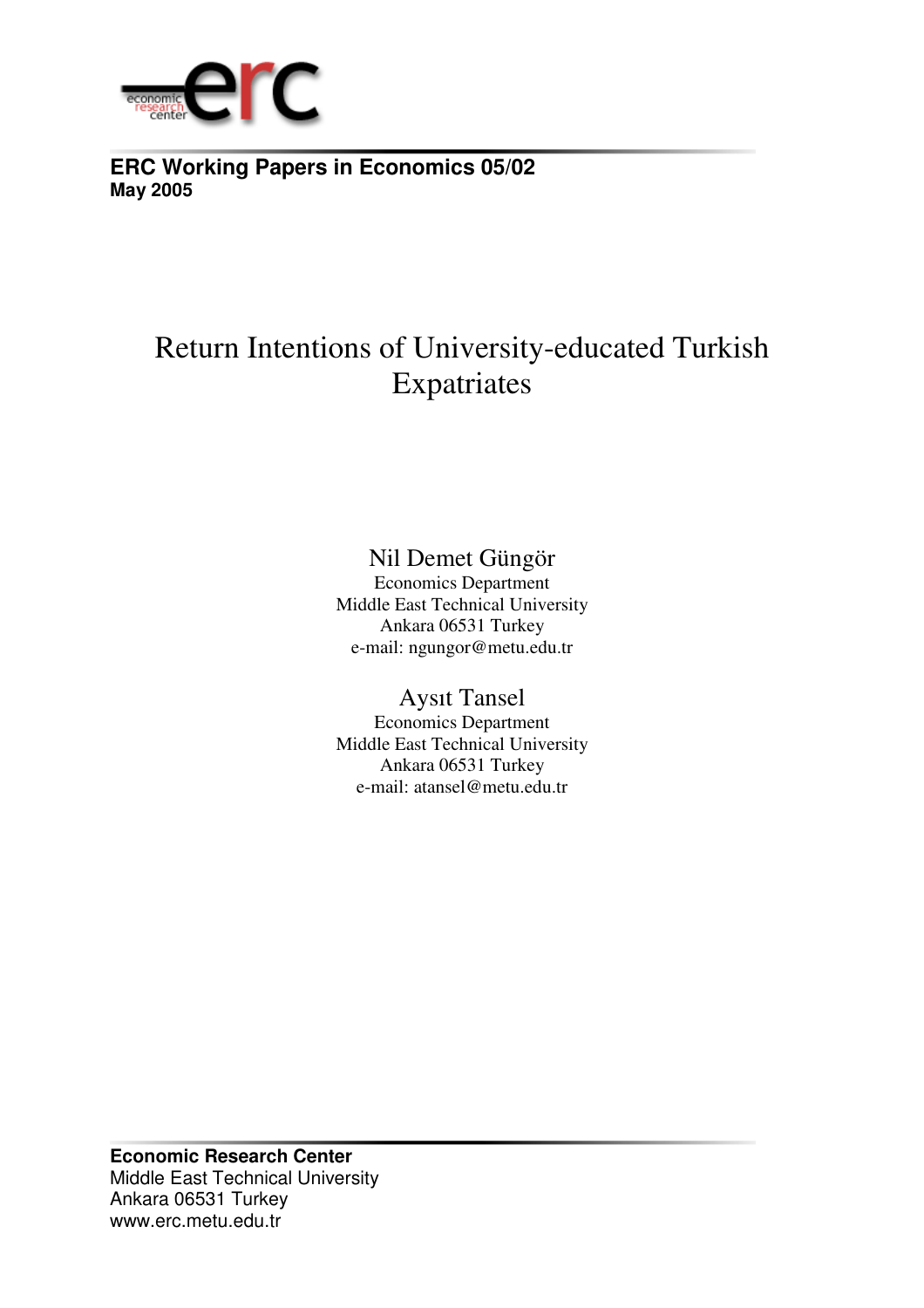# Return intentions of university-educated Turkish expatriates<sup>1,2</sup>

Nil Demet Güngör

Economics Department, Middle East Technical University Ankara 06531 Turkey Phone: + 90 312 210 2022 Fax: +90 312 210 1244 E-mail: ngungor@metu.edu.tr

Aysıt Tansel

Economics Department, Middle East Technical University Ankara 06531 Turkey Phone: +90 312 210 2057 Fax: +90 312 210 1244 E-mail: atansel@metu.edu.tr

**Keywords**: skilled migration, brain drain, return intentions, higher education, Turkey

<sup>1</sup> The study is based in part on the Ph.D. thesis of Nil Demet Güngör, supervised by Dr. Aysıt Tansel in the Economics Department of Middle East Technical University. The authors gratefully acknowledge the support of the Turkish Academy of Sciences Fellowship Program for doctoral studies and the financial support of the METU Research Fund, coded AFP-2000-4-03-06.

 $2$  The original study also covered Turkish students studying in overseas universities. The results of the survey on student return intentions were published in a separate article that appeared in the journal *Career Development International* (see Tansel and Güngör, 2003).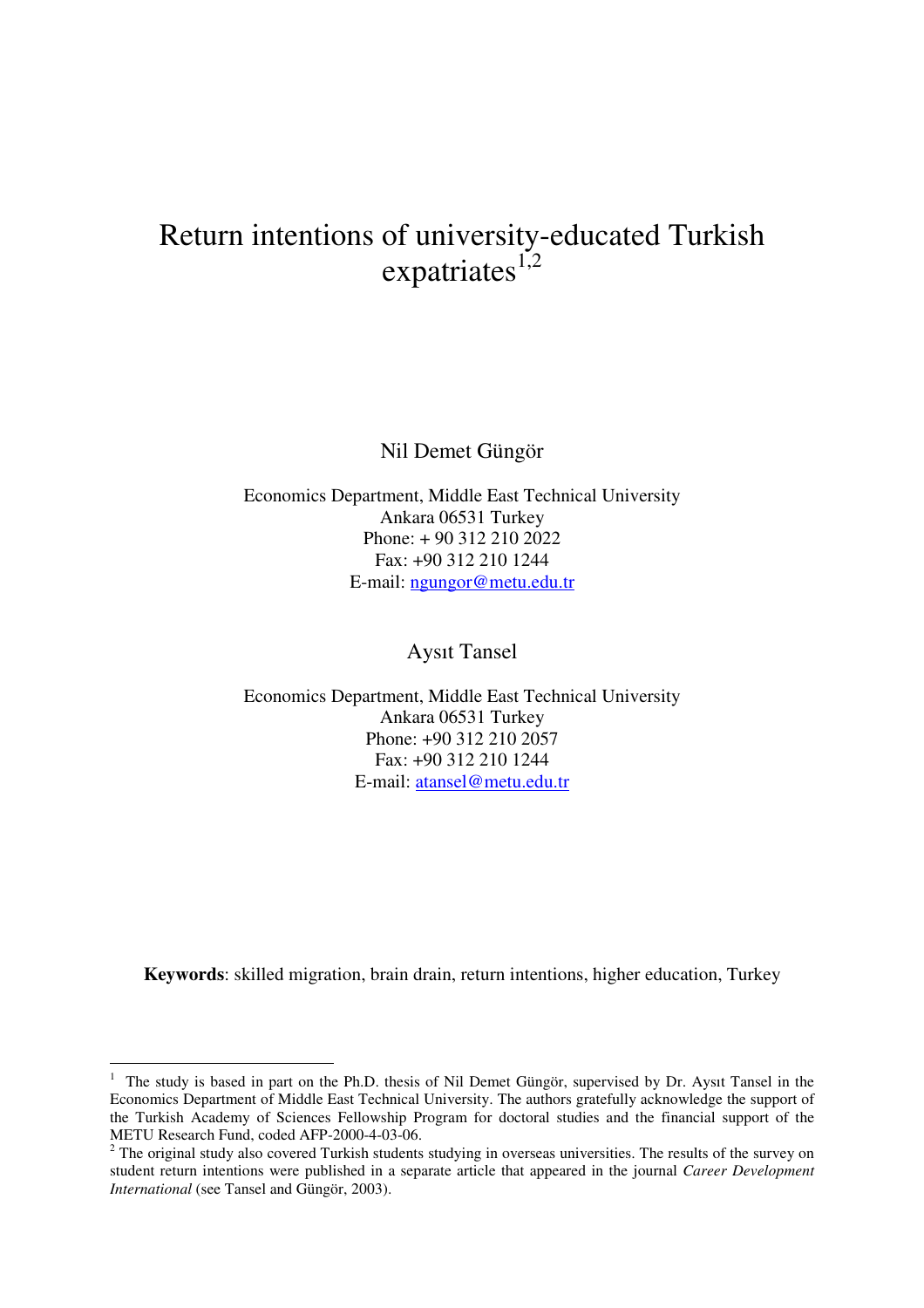# Return intentions of university-educated Turkish expatriates

## **Introduction**

Migration, both internal and across borders, is nothing new for Turkey. A significant amount of rural-to-urban migration takes place within Turkey's borders, and is driven in large part by the greater employment and educational opportunities available for families in urban areas. Paralleling this, a significant number of highly educated individuals from Turkey choose to take advantage of overseas employment opportunities. A great proportion of them are part of the phenomenon of student non-return, which means they have also gone through a period of training and education in their country of destination. This reflects in part the lack of opportunities for specialized study within the higher education system in Turkey, as well as the value placed on obtaining a "foreign" education in the domestic labour market.

The Turkish experience is similar to that of countries such as Greece (Psacharopoulos and Papakonstantinou, 2005) where a large, unmet demand for higher education has led to record numbers of students studying abroad. The great demand for higher education is the result of a number of related factors. A high population growth rate and massive rural-urban exodus has increased enrollments over all levels of schooling in Turkey and created pressure on the higher education system. The demand for higher education partly reflects the value families place on university education as a means for achieving social mobility and prestige. In addition, the expectation of greater economic returns in terms of higher salaries also provides a strong incentive for investing in university education (see Tansel and Güngör, 2003 for further details and related references).

The Turkish approach to manpower planning has been haphazard, and lacking a clear vision of how to integrate a skilled workforce with advanced overseas training into the domestic labour market. The university system absorbs much of the supply of individuals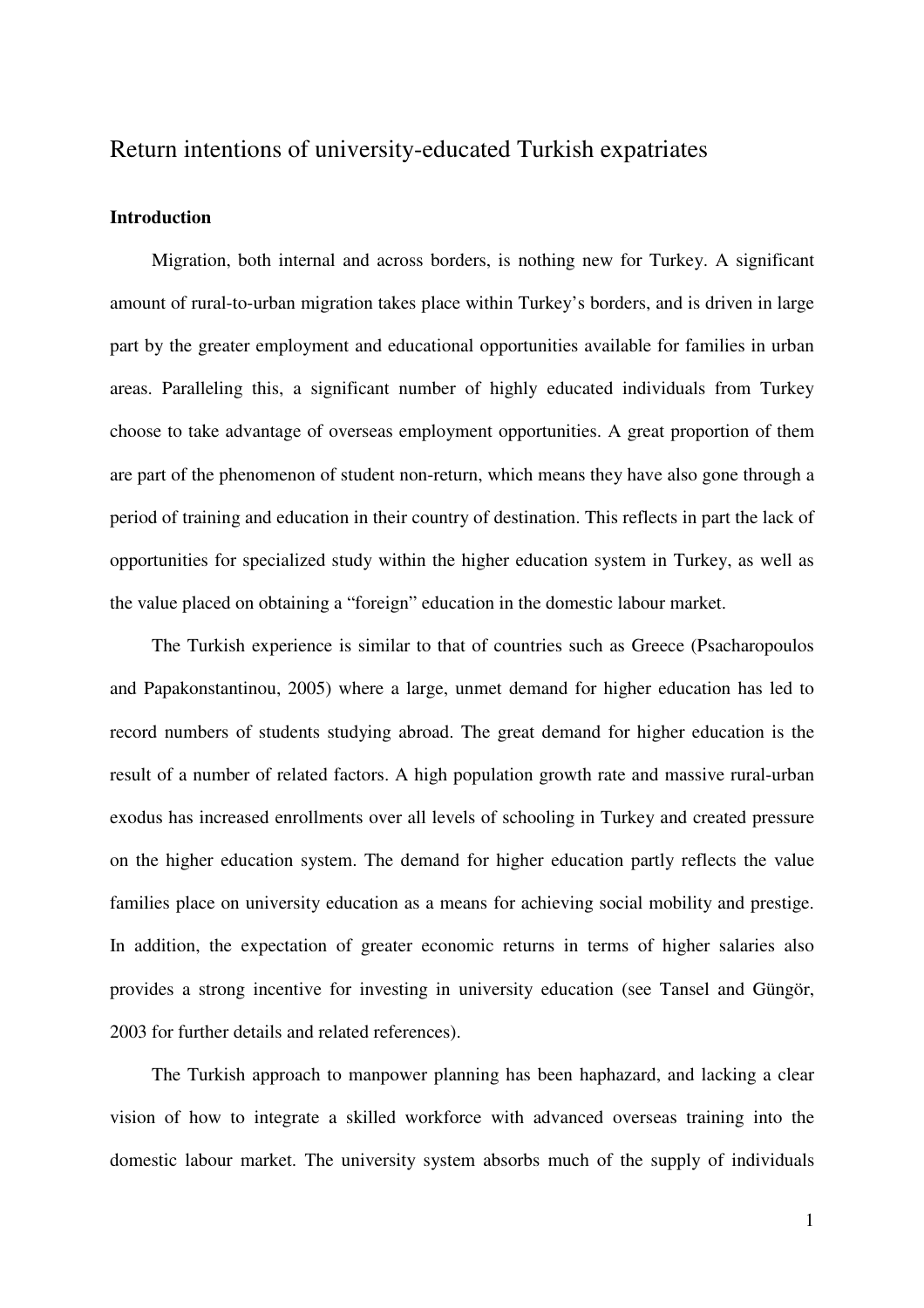with advanced tertiary degrees. Unfortunately, other sectors of the economy do not always offer the kind of jobs that fulfill the expectations of university graduates, especially those with advanced degrees. While the "rise" of the banking sector in the 1990s created jobs for university graduates from a diverse group of disciplines, the subsequent crisis in banking and finance led to a reversal of fortune. Unemployment levels reached unprecedented levels in the post-1980 period of liberalization. The unemployment of the university-educated workforce became a serious concern for the first time after the economic crises in November 2000 and February 2001, where one out of every three educated worker became unemployed. The sectors that were hit hardest by these crises were banking and finance, followed by industry and services (Işığıçok, 2002).

The aim of this article is to provide new evidence on the characteristics of Turkish professionals residing overseas and the factors that are important in their decision to return home or work abroad. With this aim, we present the results of a survey conducted in 2002, which deals with the return intentions of university-educated Turkish professionals residing abroad. The article thus presents information that will be useful to policymakers in Turkey and other developing countries with similar experiences. The findings indicate that many of the university-educated expatriates are those who stayed abroad to work after completing their studies, rather than professionals with work experience in Turkey.

## **Methodology**

The results presented in this article are obtained from an internet survey of Turkish professionals conducted by the authors during the first half of 2002. The survey universe is comprised of Turkish scholars and professionals working at a full time job abroad and possessing a tertiary-level degree. No geographical limitations were set for the targeted group, although the search for individuals through university directories and professional associations concentrated mainly on institutions in North America. 1224 usable responses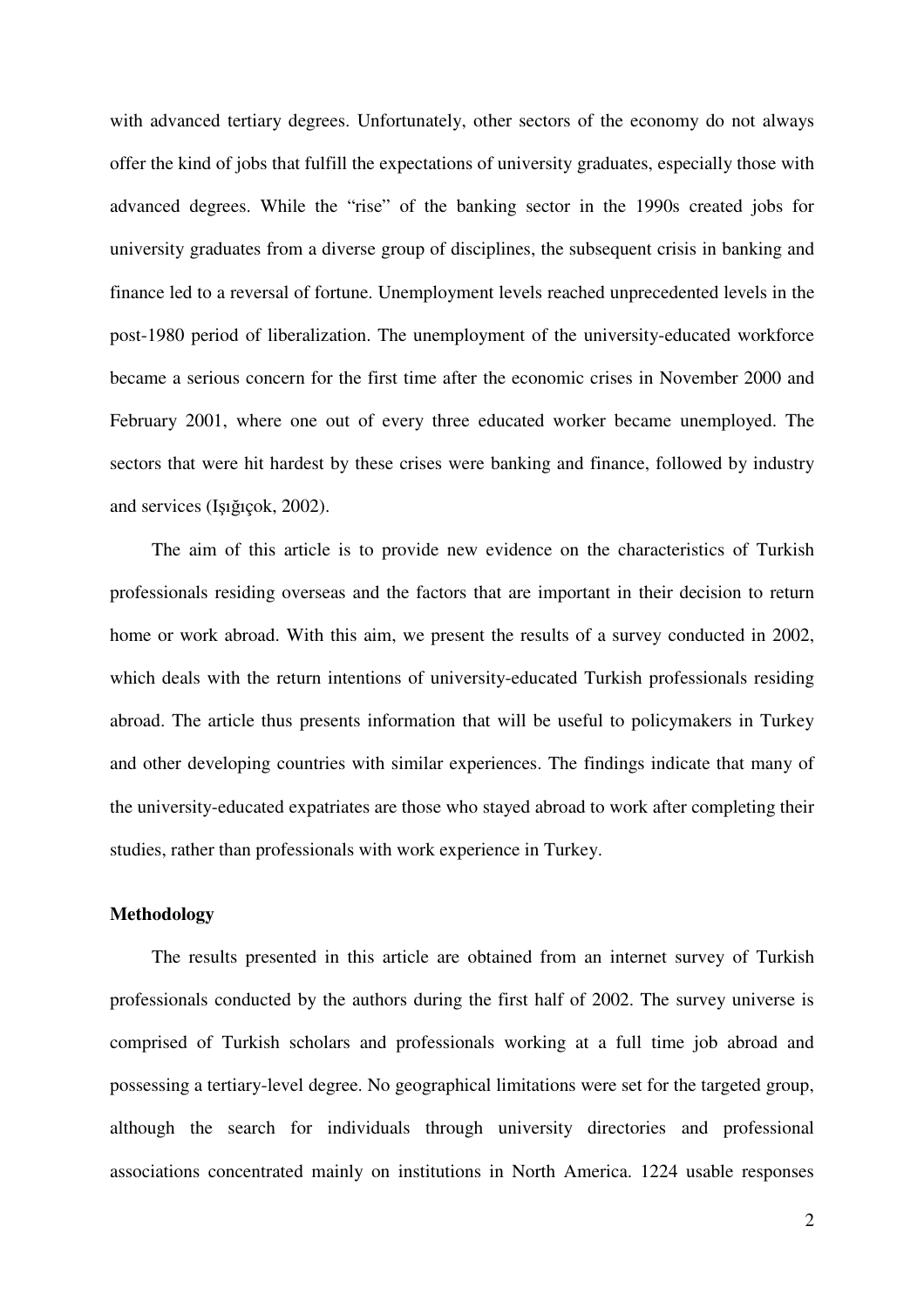were obtained from a combination of internet search and referral or "snowball" sampling methods (Atkinson and Flint, 2001), where those who were contacted initially helped distribute the cover survey letter to their friends or colleagues who met the survey criteria.

#### **Respondent profiles**

Three-quarters of respondents are under the age of 40, with a majority being in the 26- 35 age group. Female respondents, who constitute 28 percent of the sample, are generally younger than male participants: 47.2 percent are in the 21-30 age category compared to 32.1 percent for males. Traditionally, both educational and migration opportunities have been greater for men in Turkey. The younger profile of the female participants may be explained by the better educational and career prospects they face in comparison to previous generations.

About 70 percent of respondents are residents of the United States. The remainder reside mainly in Western Europe, Canada and Australia. This is due to fact that a considerable amount of effort was spent in collecting e-mail addresses from the United States and Canada. The stay duration of respondents are given in Table I. Slightly more than half of females (55 percent) have stayed in their current country of residence for five years or less. The same share for males is only 43 percent. A third of respondents for the total group have a stay duration of between 6 and 15 years. These figures indicate that that the sample is tilted toward those with relatively shorter stay durations.

#### [Take in Table I]

#### *Socio-Economic Background of Respondents: Parental Educational Levels*

Parental educational attainment levels are an important indicator of the socio-economic status of respondents. Table II presents the breakdown of parental educational attainment levels by gender, which reveals that the respondents' parents are, in general, highly educated.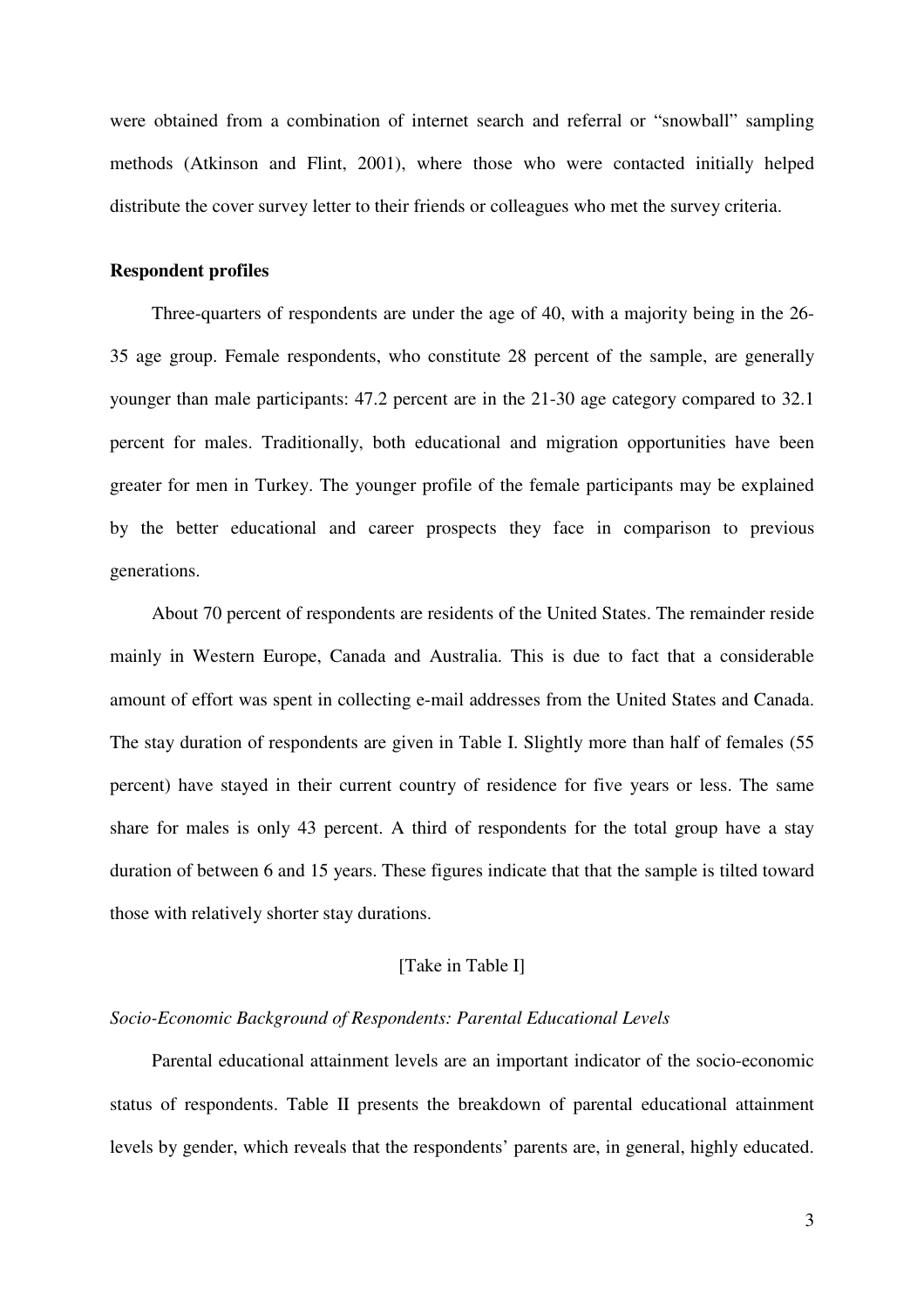In the case of female respondents, nearly half of all mothers and three-quarter of fathers hold a tertiary level degree. For male participants, this is somewhat lower: a third of mothers and a little more than half of fathers hold tertiary level degrees. By contrast, the average years of schooling for Turkey's 25 years of age and older population in 2000 is 5.7 years<sup>3</sup>, which corresponds to a little above the primary level of schooling. It is clear from these figures that the respondents come from relatively well-to-do families who were able to invest in the higher levels of education in Turkey. Given that Turkey has one of the worst income distributions in the world and ranks among the top twenty countries in terms of income inequality (Sönmez, 2001), it is apparent that the existing opportunities for investing in education, both in Turkey and abroad, are concentrated among the more educated and wealthier households.

#### [Take in Table II]

#### *Family Considerations*

The majority of respondents (58.7 percent) are married, and more than a quarter are married to a foreign spouse. Family considerations are expected, therefore, to play a prominent role in return intentions, since mobility becomes a family decision. Not surprisingly, marriage to a foreign spouse reduces return intentions considerably, while marriage to a Turkish spouse has a more ambiguous effect on return intentions: more than two-thirds of respondents with foreign spouses indicate they are not likely to return, compared to one-third for respondents with Turkish spouses.

There is also considerable family support for the initial decision to go abroad and for the decision to settle abroad. Three-fifths of respondents have indicated that their families were "very supportive" in the initial decision to study abroad, while about 10 percent indicated that they were "not very supportive" or "not at all supportive". On the other hand, less than a

 $3$  Calculated from SIS (2003b), Table 3.9, p. 51.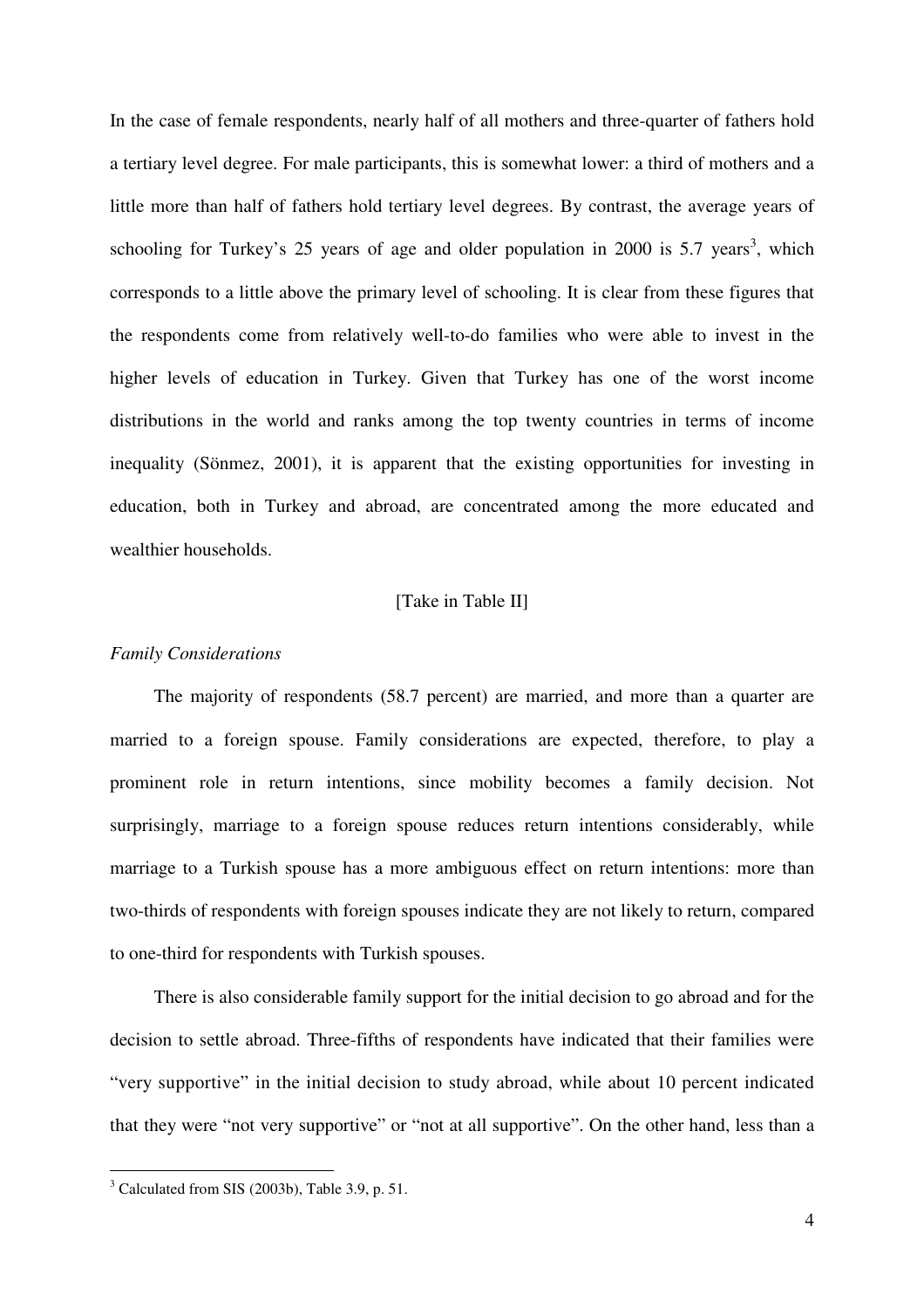third of participants indicate that their family "would definitely support" them in the decision to settle permanently outside Turkey. Thus, a higher proportion of families were supportive of the decision to study abroad compared to the decision to settle abroad.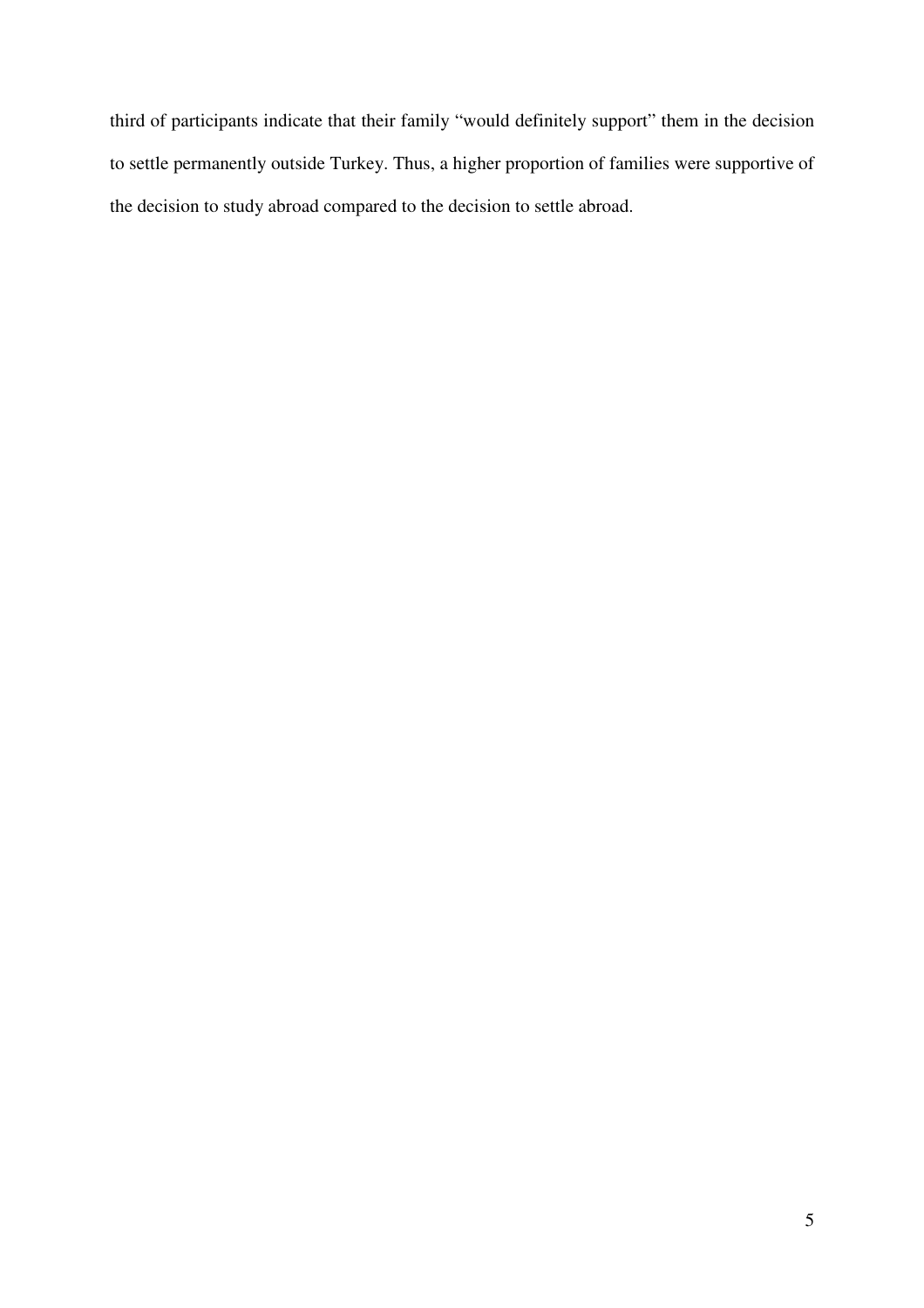# *Educational Background & Impact of Foreign Language Instruction*

Foreign language instruction<sup>4</sup> prevails in the public Anatolian and science high schools as well as many private high schools. Students and parents believe that high schools with foreign language instruction will provide an important advantage in terms of getting placed into the more prestigious universities in Turkey. However, those who oppose foreign language instruction and the adoption of foreign course curricula in schools believe that this facilitates the acculturation process and exacerbates the brain drain by making it easier to settle abroad. Indeed, more than half the survey participants (55.4%) have graduated from high schools with foreign language instruction.

Figure 1 presents the institutions from which respondents have received their undergraduate degrees. It is not surprising that many of the respondents have earned their degrees from universities that have foreign language instruction, such as Middle East Technical University (METU), Boğaziçi University and Bilkent. It is also important to note that an important share of respondents hold foreign undergraduate degrees (11.5%). The remaining respondents constituting the "other" category are graduates of various universities in Turkey and abroad, each of which constitutes less than three percent of the share of the total sample.

The significant share of foreign undergraduate degree holders may be attributed to a large degree to the unmet demand for higher education, since only about a third of applicants to higher education institutions are able to be placed in a university program each year (YÖK,

<sup>&</sup>lt;sup>4</sup> This is a hotly debated topic in Turkey. While knowledge of one or more of the major foreign languages is acknowledged as necessary to keep up with the innovations and developments in the world and to interact effectively with international colleagues, there are those who believe that foreign languages can be taught successfully in the Turkish high schools as separate courses appended to the regular curriculum (see, for example Doğan, 1996 and 1998). At the university level, a majority of new private or "foundation" universities have adopted English as the language of instruction.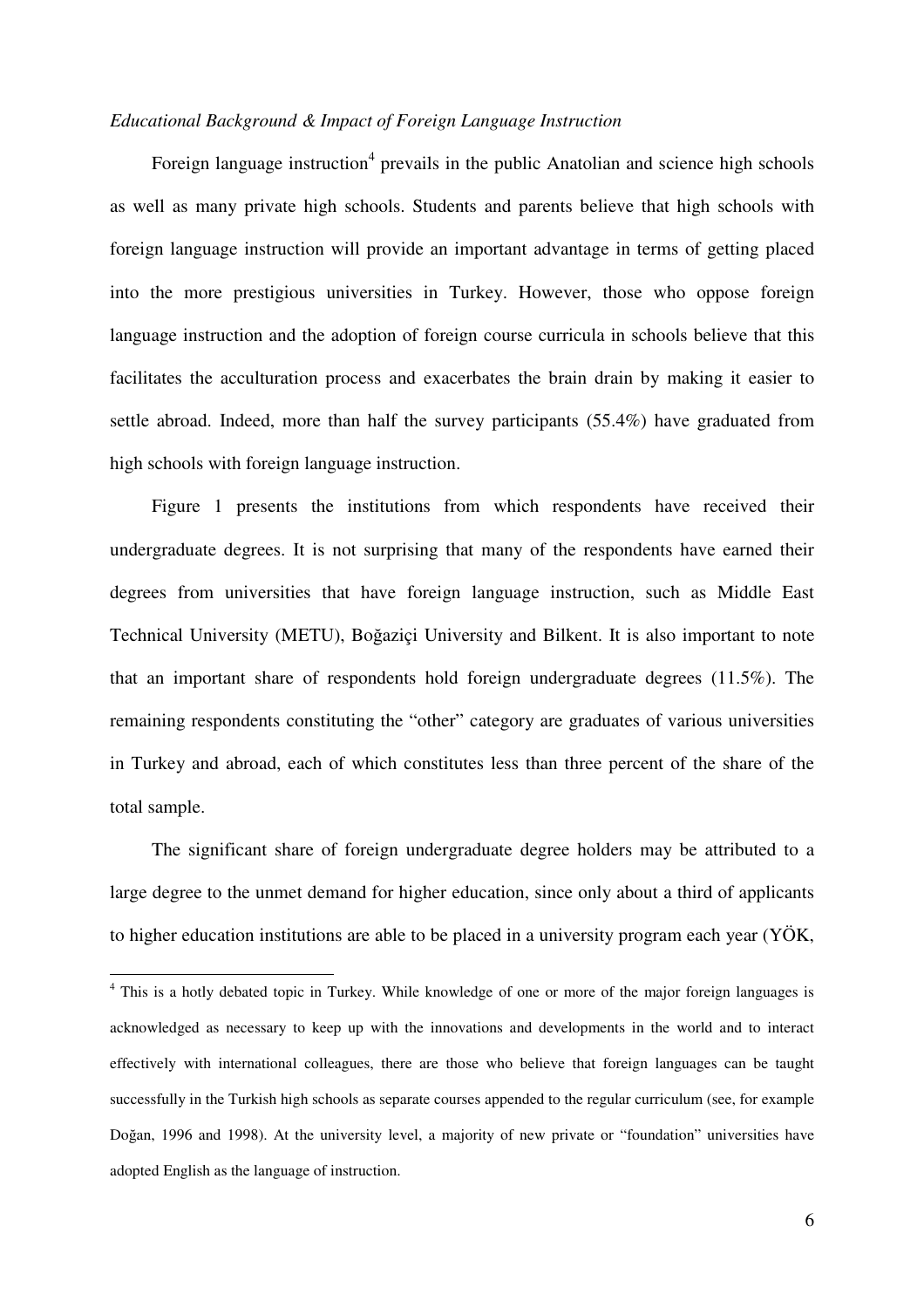2004: p. 32). Pressure from the centralized university entrance examination adds to the anxieties felt by students and makes foreign educational opportunities more appealing for those whose families can afford it. There is also indication that the filtering and recruitment of promising students by foreign educational institutions occurs early on, especially through established high schools, such as Robert College in Istanbul. Because of their international reputation, these high schools attract some of the best students in the country.

# [Take in Figure 1]

#### *Highest Degree Held and Fields of Study*

A majority of respondents hold a masters degree (41 percent); this is followed by those with doctorate (3 percent) and bachelor's degrees (22 percent). The most common field of study at all levels of education is the engineering and technical sciences, followed by economic and administrative sciences. These two broad fields account for 84, 89 and 70 percent of respondents with bachelors, masters and doctoral degrees, respectively. The mathematical and natural sciences, and the medical and health sciences also accounts for a significant proportion—more than one-fifth—of doctorate holders. The greater share of respondents in technical fields is possibly the result of the greater demand for technical skills in the country of residence.

Table III gives the level and country of highest degree of respondents. More than twothirds have obtained their highest degrees from a foreign country and this is generally at the masters or doctoral level. Of those who received their highest degree from Turkey, more than half hold a bachelors degree, about a third hold a masters degree and only one in seven hold a doctorate. Thus, non-returning students compared to the migration of professionals may be a greater concern in terms of numbers. The 1968 survey study by Oğuzkan (1971, 1975) indicates that student non-return is not a recent phenomenon for Turkey: the majority of the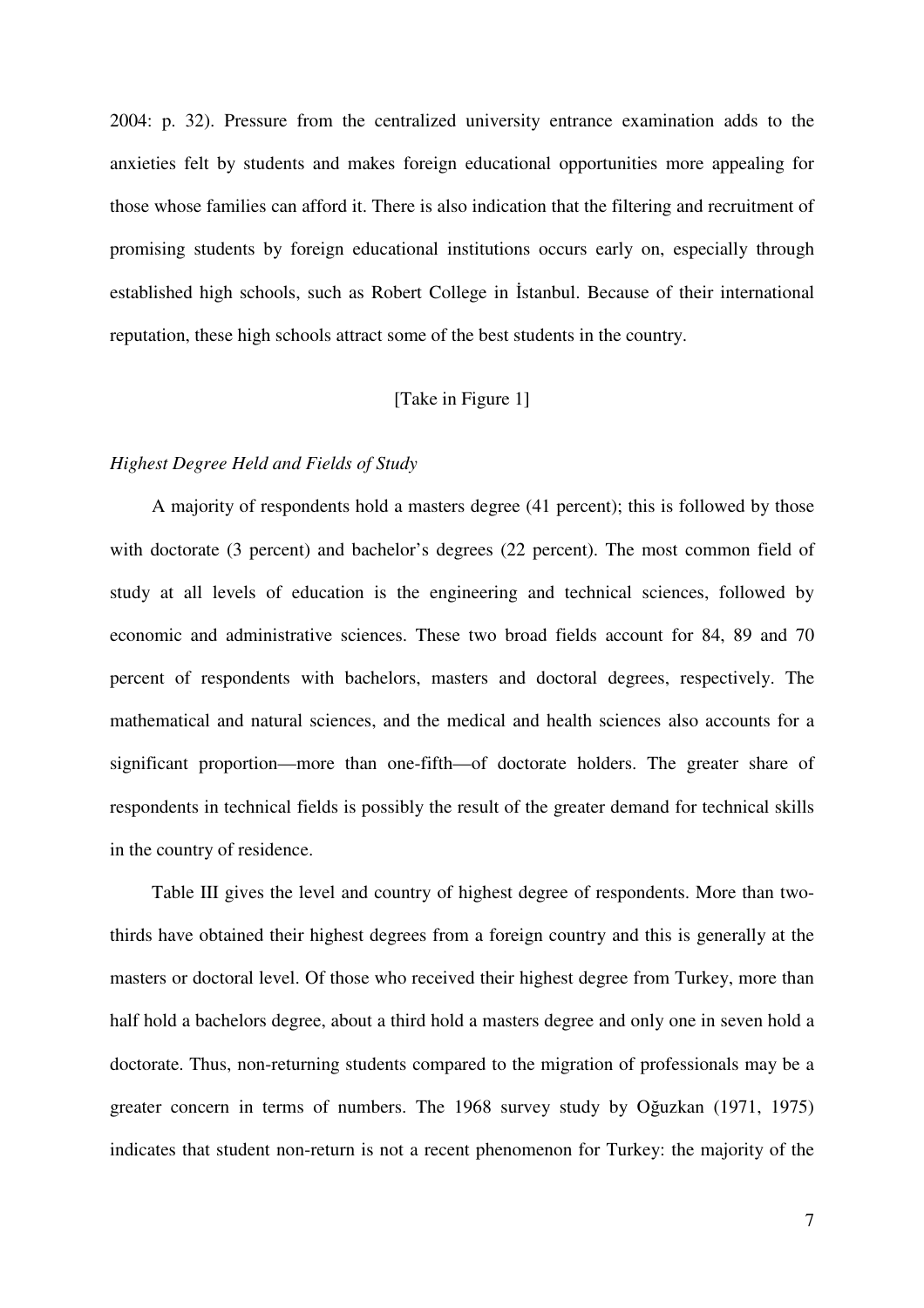150 Turkish PhD holders participating in the Oğuzkan's study had earned their last degree from a foreign university.

### [Take in Table III]

#### *Initial versus Current Return Intentions and the Time Frame of Return*

Initial return intentions at the outset may be important for the subsequent decision to migrate or return to Turkey. Initial return intentions represent the participants' initial views about returning to Turkey prior to going abroad and serve as a gauge for previous attitudes. Half of all respondents (51.6 percent) indicated that they intended to return prior to leaving Turkey, while only 12 percent indicated they left without the intention of returning. The remaining 36.4% of respondents were undecided.

In terms of current return intentions, about a quarter of the respondents taking part in the professionals survey have indicated that they have definite return intentions, while slightly more than a third are less certain about returning. Another third indicate that it is unlikely for them to return, while about 7 percent say they will definitely *not* return.

The relationship between initial and current return intentions is presented in Table IV. According to the gamma and Kendall's tau-b statistics—two measures of ordinal-ordinal association (Agresti, 1984)—a strong, positive relationship exists between initial and current return intentions: current return intentions are more likely to be in favor of remaining abroad when initial intentions are also to stay.

#### [Take in Table IV]

#### *Respondents by Occupation and Job Activities*

A little over one-fifth of the sample of professionals is working in educational occupations, almost entirely at the university level. The sample is roughly equally divided between "management", "computer & mathematical science", "architecture & engineering", "education" and the remaining occupations. The first four broad occupation groups thus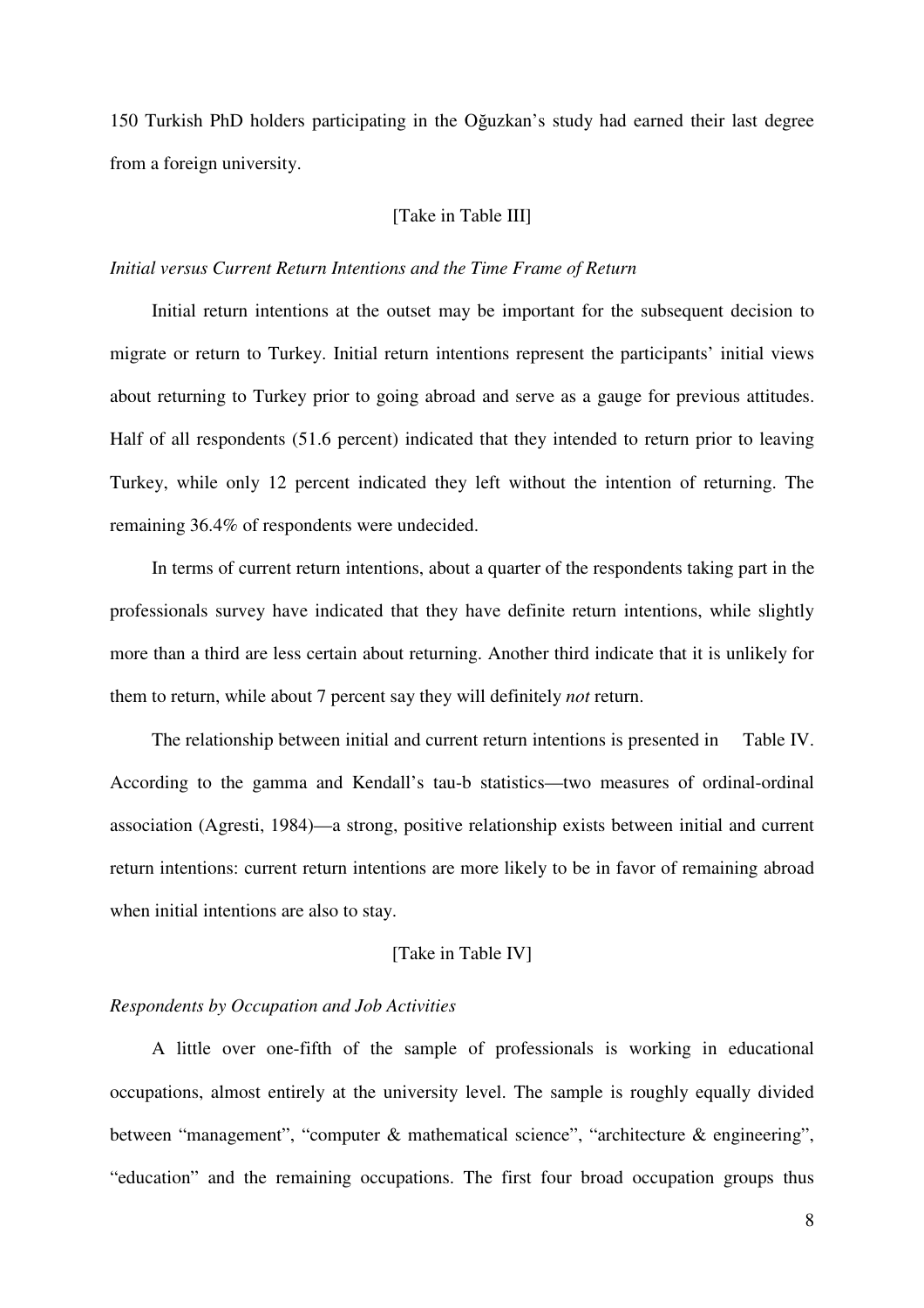account for about 80 percent of the total sample. The remaining fifth is divided mainly between those in business and finance and those in the life, physical and social sciences.

Table V presents the occupation groupings by return intention. A significant chi-square statistic indicates that return intentions differ by occupation classification. However, much of this variation appears to be between education (academe), where return intentions are weakest, and the other groups. In Table VI, the two strongest (DRP and DRNP) and weakest (RU and DNR) return intention categories are combined together, and the occupation groups are sorted according to the two new return intention categories. Respondents working in education and in "other" occupations are the least likely to return, while those in business or finance are the least likely to indicate non-return intentions. In terms of definite return plans, those in the education/academic occupations appear to have the weakest return intentions: only one-fifth of respondents in education are definitely planning to return. The proportion of respondents with definite return plans does not appear to be significantly different from each other in the other occupations: approximately 30 percent have definite return intentions.

# [Take in Table V and Table VI]

Table VII presents the percentage of time spent on various job activities by respondents. These job activities are the same as those in the US National Science Foundation's Survey of Doctorate Recipients. One-fifth of respondents spend more than half their time on computer related activities, which is not surprising since a good proportion of participants are in computer related occupations. More than a third of respondents spend the majority of their time in research and development activities. These activities constitute highly specialized work that may be difficult to find in Turkey. One would, therefore, expect return intentions to decrease with increases in the R&D content of the overseas job. However, there is no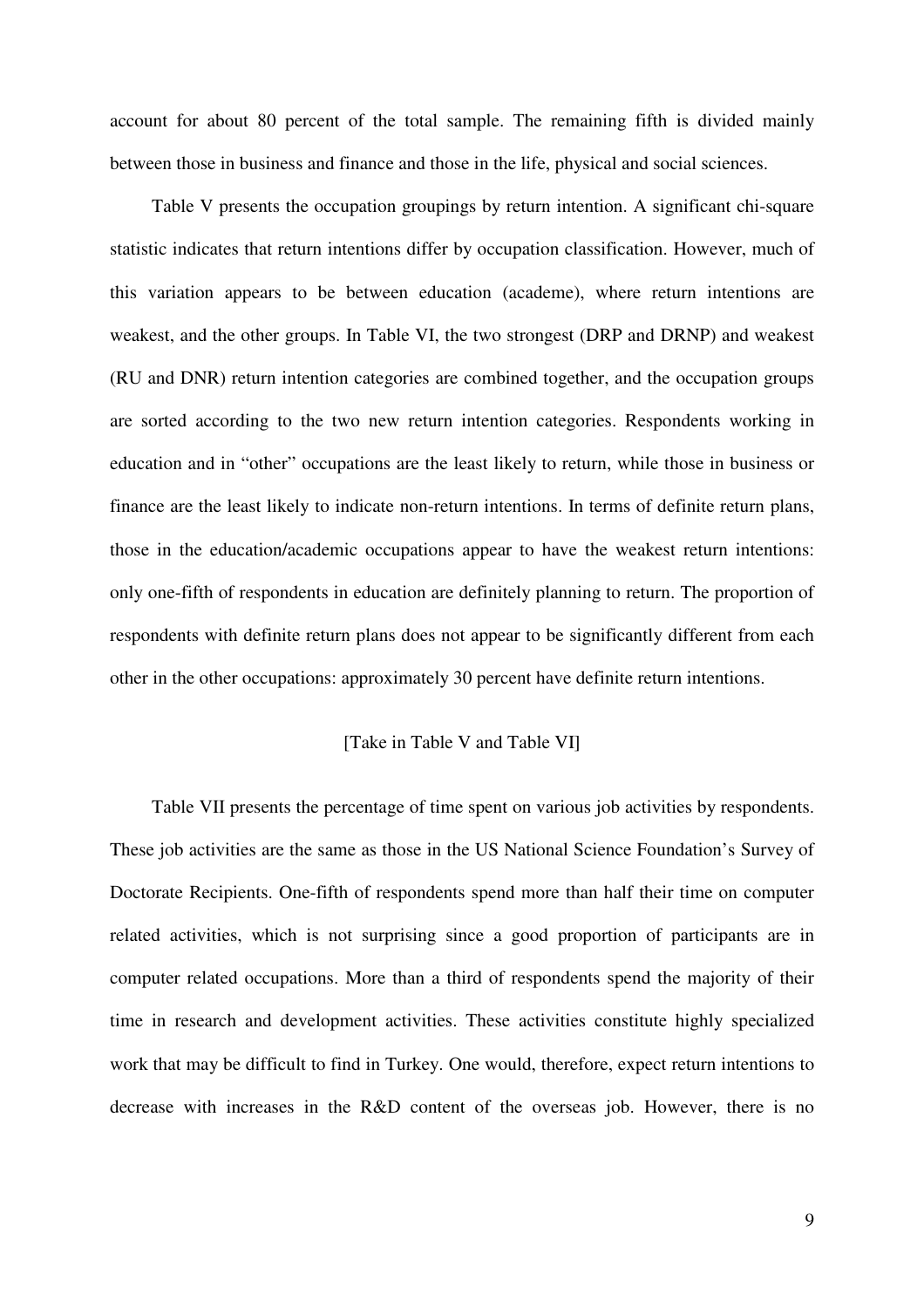discernible positive or negative association between the R&D intensity of job activities and return intentions (Table VIII).

[Take in Table VII and Table VIII]

#### *Work Experience and Overseas Training*

Previous work experience, in Turkey or abroad, is likely to be an important determinant of return intentions. The great majority (70 percent) of the survey participants have held one or more full-time jobs in Turkey. Work experience in Turkey could have two possible effects on return intentions. Respondents who have held a full time job in Turkey have firsthand knowledge of the work environment and work conditions in Turkey and are, therefore, able to make comparisons based on this information. Those who judge work conditions to be worse in Turkey are more likely to remain abroad. Having work experience in Turkey may also increase the chance of return since individuals with previous experience in Turkey can perhaps re-adapt more easily to an environment they already have knowledge about.

Full-time overseas work experience is also expected to be important in determining who is more likely to return to Turkey. Many of the respondents (about 30 percent) have only one to two years of overseas job experience. The sample, in general, is tilted toward those with fewer years of job experience. Return intentions are expected to decrease with an increase in the number of years of work experience in the host country.

Transfer of knowledge and technology may be difficult when the training received abroad is highly specific to an organization or to an industry that is not developed in the home country. When the advanced education and training received abroad is geared toward the labour market needs of the host country, this is believed to lower the incidence of return, since graduates with foreign degrees expect to be more productive and receive higher incomes in the country where they received their education and training (Chen and Sue, 1995). To determine the impact of different types of work experience (on-the-job training) and formal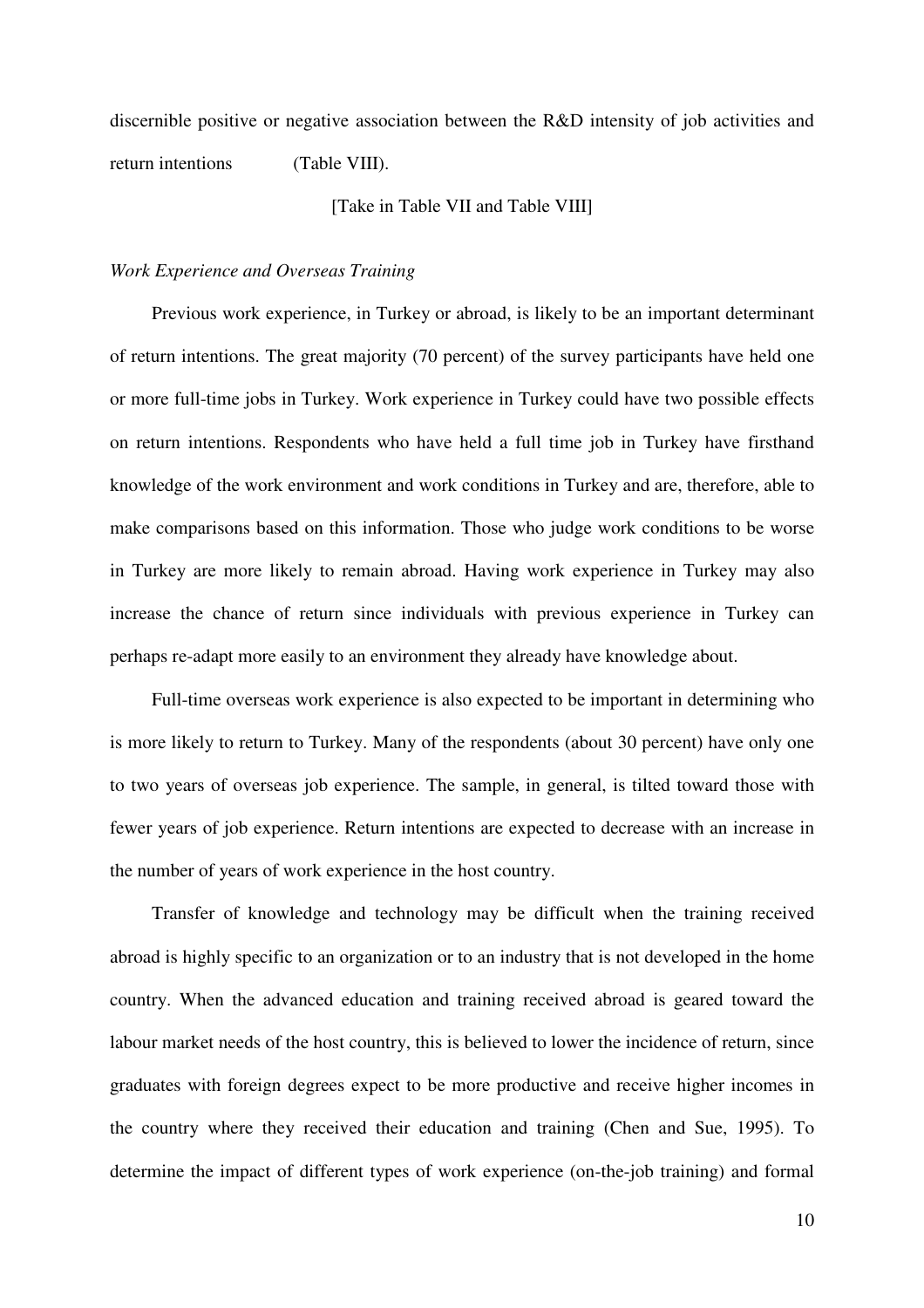training, questions were asked on the type of training received abroad—whether general, specific to industry or specific to the current organization. The tabulations for on the job training and formal training are given in Table IX and Table X respectively.

## [Take in Table IX and Table X]

Only 3.5 percent of respondents have received formal training that is specific to the organization they are working for. This is somewhat higher (about 10 percent) for informal on the job training. There does not appear to be a significant relationship between the type of training and return intentions, as one would expect.

# *Respondents by Type of Organization*

Close to half (46 percent) of respondents are working in multinational corporations, while 17 percent are working in other private firms. Slightly less than a third are working in a university (22 percent), research center (3 percent), or in a hospital/medical center (3 percent). Return intentions are weaker for those working in an academic environment: 46 percent are either unlikely to return or definitely not considering returning, compared to 36 percent for the non-academic group (Table XI). Many (43 percent) found their current job while already in their current country of residence, while 30 percent were located in Turkey and close to 30 percent were located in another country (Table XII). Figure 2 shows the channels respondents have used to find their current job and their first full-time job abroad. It is clear that in both cases many respondents have used their own initiative to contact potential employees by sending their CVs. A greater proportion of respondents (30 percent) who found their full time job while in Turkey or in a third country have made use of informal channels (e.g., friends and colleagues) compared to those who found their current jobs while in their current country of residence. This points to the importance of information exchange through informal channels for taking advantage of work opportunities at a global level.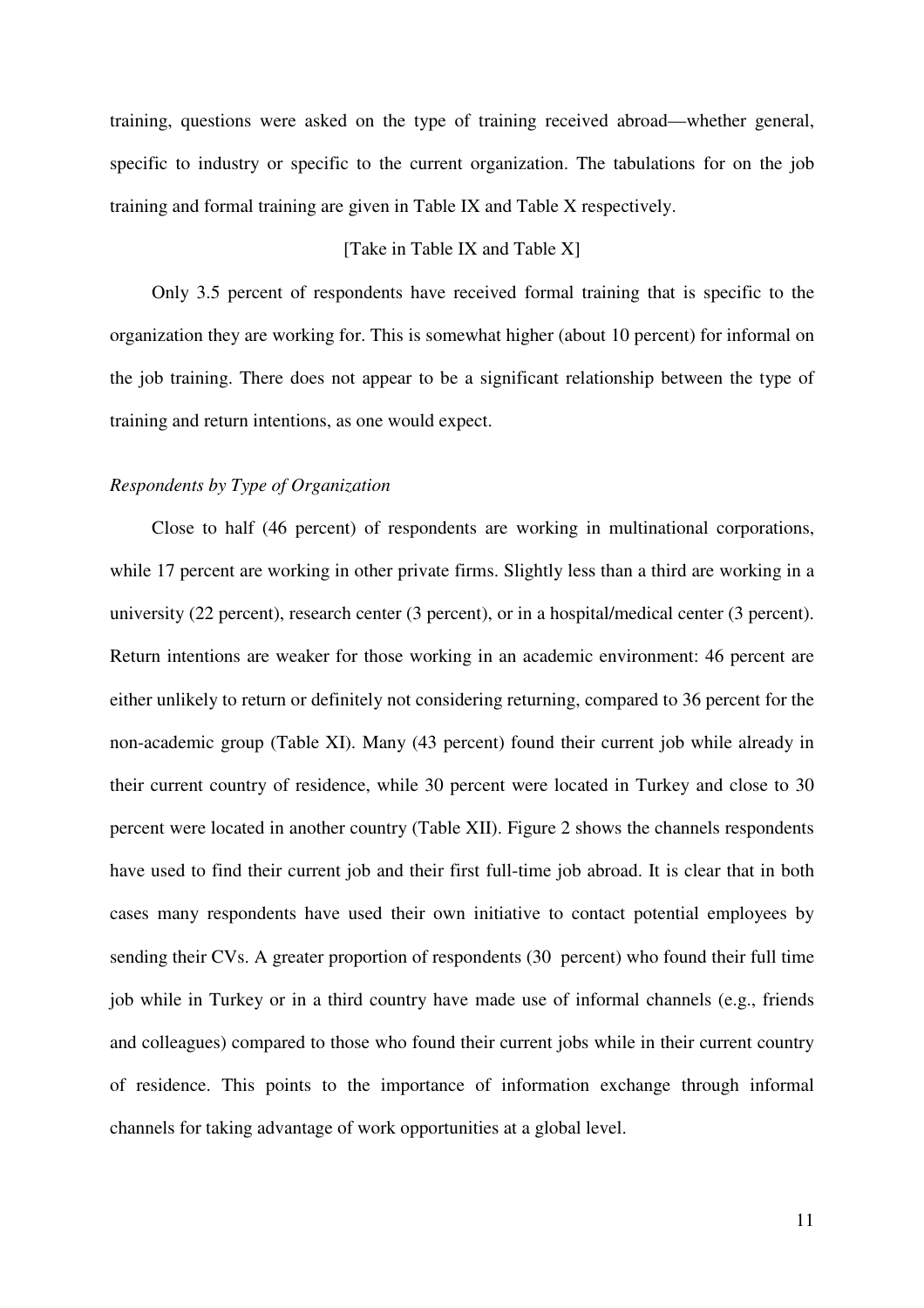# [Take in Table XI and Table XII]

[Take in Figure 2]

#### *Positive Contributions to Turkey During Stay*

The extent of positive contributions to Turkey during the stay abroad is given in Figure 3. Most respondents believe they contributed by increasing knowledge about Turkey in the country they are staying. About 40 percent are involved in lobbying activities on behalf of Turkey. Over one-third believe they have helped increase professional contacts between their colleagues in their host countries and colleagues in Turkey. Over a third has also donated to Turkish organizations (36 percent). Some (mostly those in academe) have participated in conferences and teaching activities in Turkey, which is a potential route for knowledge transfer. Those in academe also help Turkish students find scholarships in their institutions. Some of the respondents have been very active in terms of increasing contacts and knowledge transfer between their current residence and Turkey, as the comments of one university professor clearly shows:

I spent six weeks in Turkey in 2000 visiting eight universities (including METU) and the TUBITAK research centre, giving 25 lectures on my research programs. Over the past year, I had two visiting scientists from Anadolu University in my lab working on joint projects. We are looking at organizing a conference next year in Eskisehir. Another colleague of Turkish origin who is currently in USA has organized two NATO summer schools in Kemer and I attended both as a presenter. Another colleague organized a conference in Istanbul in 1996 and is organizing another one in 2001 in Istanbul again, which I will be attending. I am working towards increasing my collaborations with colleagues in Turkey and act as a resource for them. I currently have a PhD student who is a graduate of METU.

On the other hand, others believe the right environment in Turkey must be created before their knowledge and skills can be put to efficient use:

I am involved in risk capital. I would like to do this in Turkey when the right conditions for entrepreneurship are created and when my own economic situation strengthens. Then I can be of greater use to Turkey through the experience I have gained and my personal network in Silicon Valley. I will do everything that I can for Turkish entrepreneurs in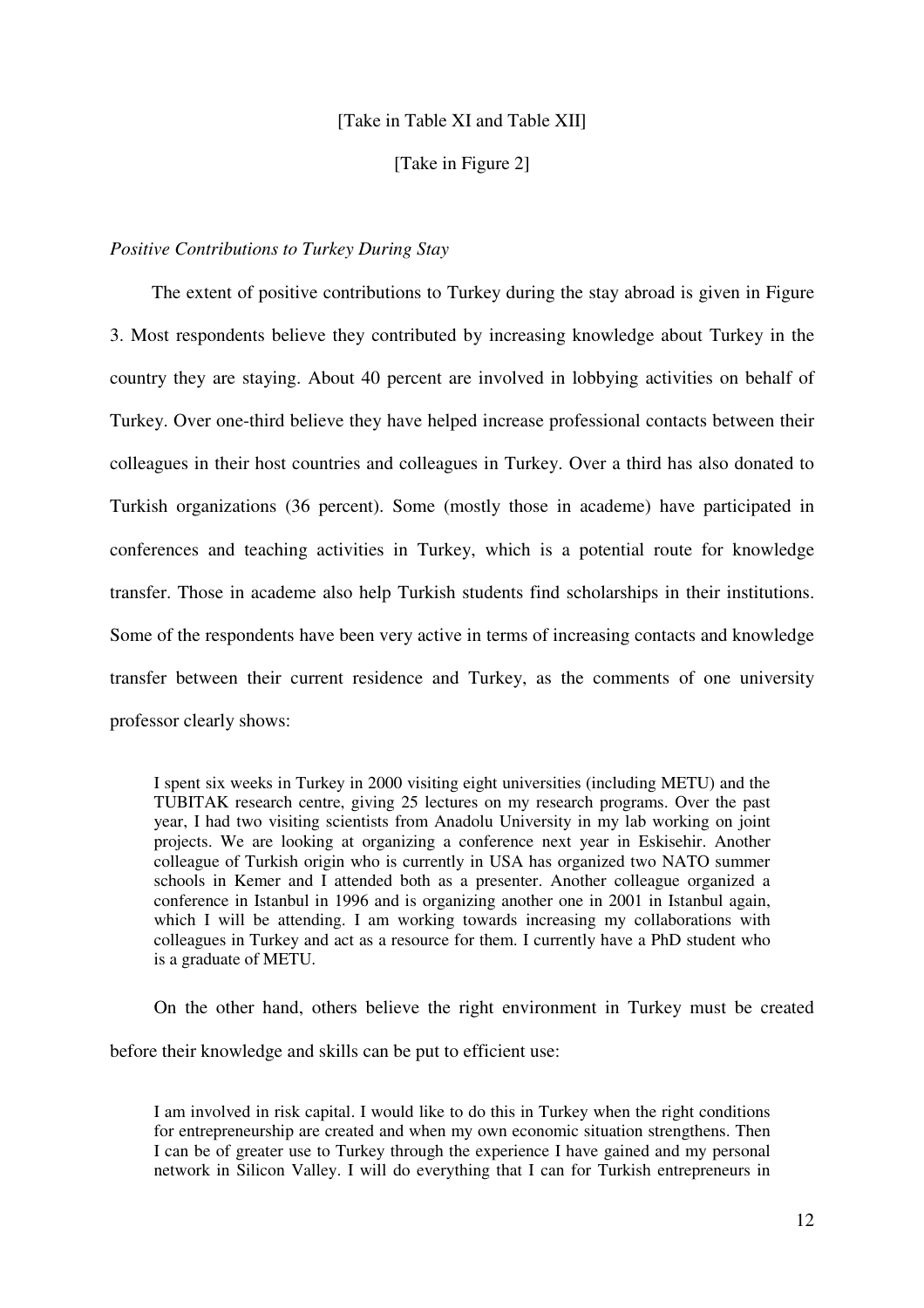Turkey who have new ideas or inventions. I believe that a database for linking Turkish businessmen and entrepreneurs in and outside Turkey will be very useful.

I do not believe that we can help Turkey from where we are... Turkey needs to create the environment to attract the talent abroad. Then again, many people [in Turkey] wouldn't want their positions to be challenged by "outsiders".

[Take in Figure 3]

#### **Further Analysis of Return Intentions**

#### *Stay Duration and Return Intentions*

We make use correspondence analysis<sup>5</sup> to examine the relationship between stay duration, initial return intentions and current return intentions in this section. Simple correspondence analysis (CA) gives a visual depiction of the relative proximity between the categories of two categorical variables as measured by the chi-square distance. Figure 4 illustrates the relationship uncovered by CA between the responses given by survey participants on their initial and current intentions about returning to Turkey, and their length of stay in the current country of residence. The boxed categories represent current return intentions, while the remaining points represent the categories of the combined "stay duration" and "initial intention" variables. The initial intention variable has three categories return, uncertain, and stay—that are indicated by R, U, and S respectively.

#### [Take in Figure 4]

Two things are noteworthy: first, initial intentions are positively associated with current return intentions, and secondly, return intentions weaken with the length of stay. For example,

<sup>&</sup>lt;sup>5</sup> This is a very useful inductive method for analyzing and interpreting the associations in large datasets comprised of categorical variables. This methodology allows the associations between the categories of a set of variables to be described in terms of a small number of dimensions. It is thus similar to principal components analysis, which is used to uncover common dimensions among a set of continuous variables. One of the advantages of correspondence analysis is that it doesn't require making any restrictive assumptions about the characteristics of the dataset (see Clausen, 1998 for further details).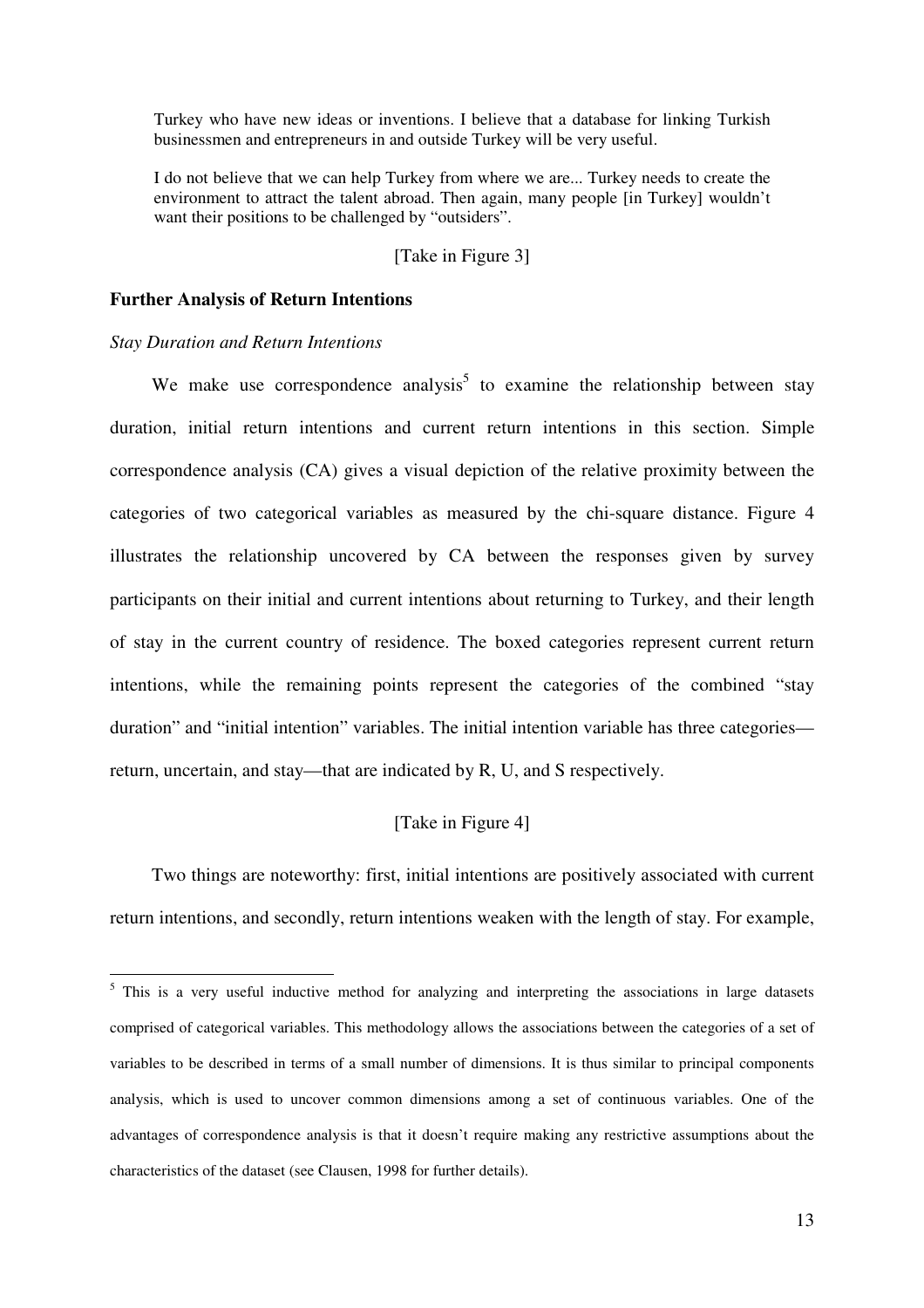survey participants who have stayed for less than a year in their current country of residence and who have also indicated an initial intention to return are associated with definite return plans. Return plans weaken for the group with initial return intention when the length of stay increases to between one and five years, and further still when the duration of stay is longer than five years. The same pattern holds for those who were initially uncertain about returning; as stay duration increases, the likelihood of returning declines. Those with an initial intention of not returning (staying) lie close to the "unlikely to return" and "definitely not return" categories regardless of stay duration.

# *Return Intentions by Location of Highest Degree and Work Experience*

In Figure 5, correspondence analysis is used to reveal the response pattern of three separate groups in terms of their current intentions about returning to Turkey. The three groups are 1) those who have obtained their highest tertiary-level degree from a Turkish university, represented by *HDTUR*; 2) those holding their highest degree from a foreign institution and whose first full time job after completing their studies is located outside Turkey, whether in the same city or same country as their studies or in another country [*HDFOR(samecity)*; *HDFOR(samecountry)*; *HDFor(dif\_country)*]; and 3) those with a foreign highest degree who initially returned to Turkey to work after completing their studies and then went abroad to work, represented by *HDFOR(Turkey)*.

# [Take in Figure 5]

The upper-left cluster of Figure 5 reveals that those who have obtained their highest degree from a Turkish university appear to be closely associated with definite return intentions. The second group, forming the bottom left cluster, represents the phenomenon of student non-return—those who have remained abroad to work after completing their studies. The members of this group appear less definite about their return intentions; the co-ordinates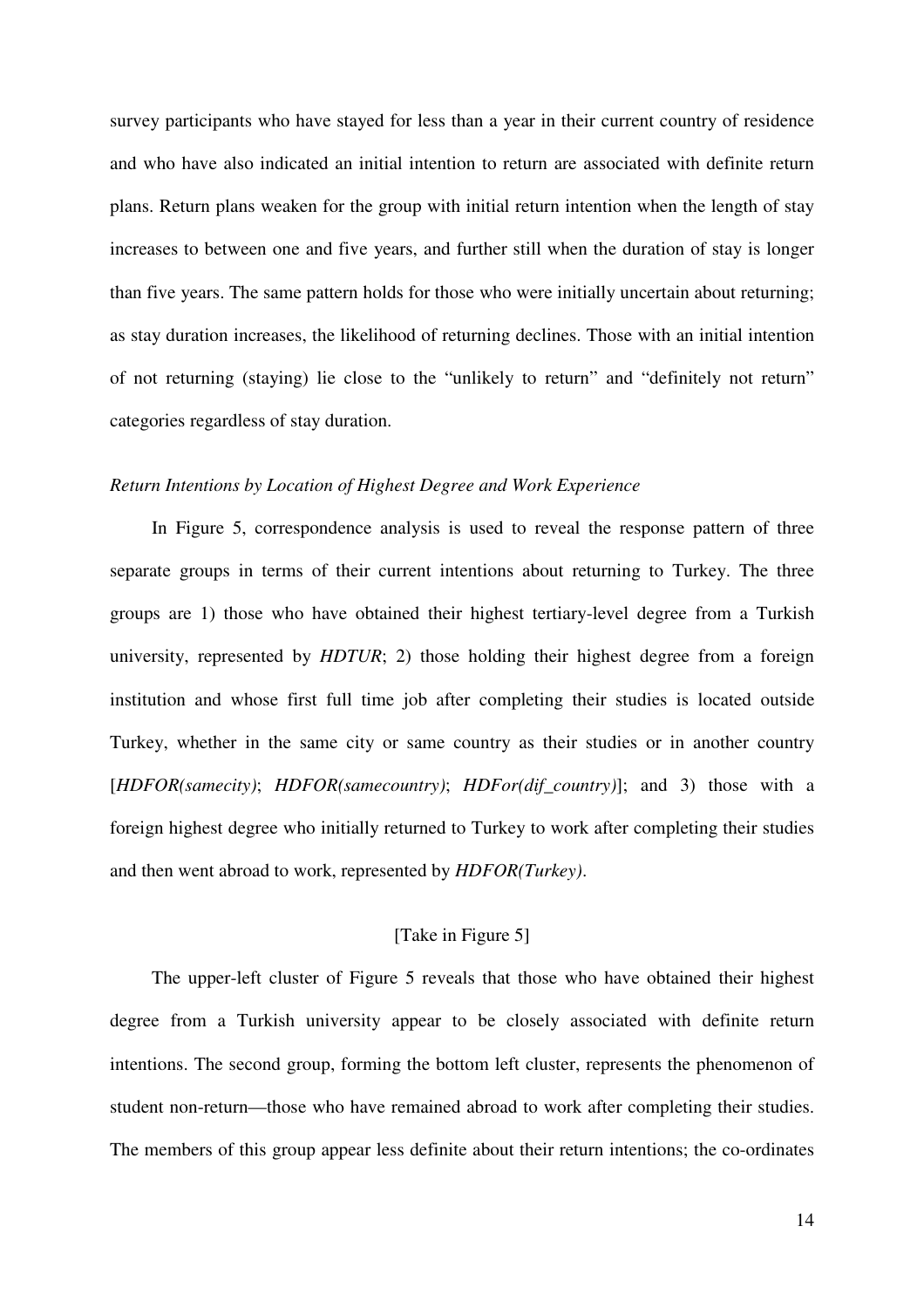of the points representing this group lie close to the "return probable" and "return unlikely" points. The third group forming the center-right cluster differs from the other two in that it comprises those who returned to Turkey to work at a full-time job immediately after completing their studies at a foreign university and who then decided to go abroad again to work. The members of this group appear more likely to indicate that they will definitely not return to Turkey. If intentions translate into reality, it would appear that the migration of professionals—or brain drain in the traditional sense—as measured by those whose highest degree is from a Turkish university, is less of a concern than non-returning students for Turkey's brain drain problem. Even more troublesome is the third group of returning students who have experienced working in Turkey after completing their studies; they appear to be the least likely to return to Turkey.

#### *Return Intentions by Level of Highest Degree*

Disaggregating the three groups by level of highest degree (bachelors, masters, or doctorate) also reveals interesting information. Figure 6 presents the correspondence analysis of return intentions for respondents differentiated by their level and location of highest degree (*FOR\_bach*, *FOR\_mast*, *FOR\_PHD*; *HDTUR\_bach*, *HDTUR\_mast* and *HDTUR\_PHD*) and whether they initially started work in Turkey or a foreign country after completing their studies (*workTUR*, *workFOR*). Since the level of highest degree is an indication of the level of specialization achieved by the respondent through formal study, a pattern of non-return for students with foreign doctorate degrees will provide some confirmation that specialized training in a foreign country has an adverse impact on return intentions.

# [Take in Figure 6]

Figure 6 shows that respondents with a foreign highest degree, regardless of level, are more disinclined to return than those holding degrees from Turkish universities. Respondents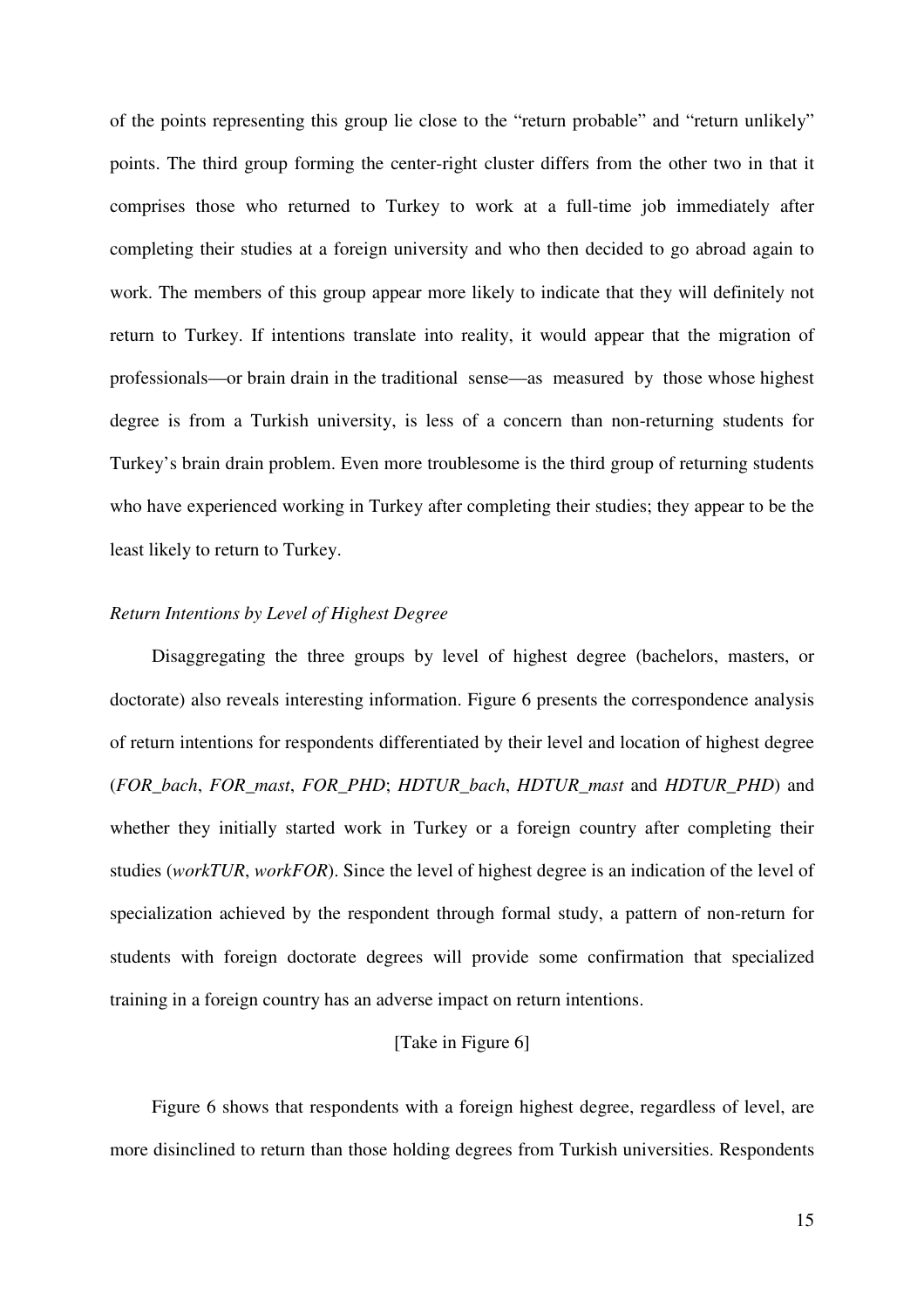with foreign doctorate degrees who also have some work experience in Turkey after completing their studies constitute the group that is least associated with return intentions. The following comments by a university professor are insightful:

I come from a family of professors and I lived in a university campus (lojman) … all my life in Turkey. I have seen some cases of failed attempts to return to Turkey after getting a degree abroad. People come back after 5-10 years and get a university position, but readaptation is not very easy. Your own country becomes harder to adapt to than US was when you left Turkey years ago. Turkey is easier to live in if you haven't seen the other side and what's worse is that the changes Turkey goes through "culturally" is a lot faster than what you can find here in the US.

#### *Reasons for Going*

Respondents in each survey were also asked to choose the *most important* reason for their initial decision to pursue international education or employment opportunities (Figure 7). Taking advantage of educational opportunities was selected as the most important reason by many respondents, because many believe that international study programs offer higher quality education in their chosen field of study compared to universities in Turkey. Thus, onesixth of survey participants chose "the prestige and advantages associated with study abroad" as the most important reason for going abroad. This was followed by "other" reasons, the need for change, lifestyle preference, and the lack of facilities and necessary equipment for carrying out research in Turkey.

#### [Take in Figure 7]

Some of the participants did not feel that the categories presented to them adequately represented their reasons for going, and a substantial number of respondents (13 percent) chose the "other" category. The "other" reasons included: gaining international work experience / global business vision; being part of an inter-company transfer; being invited by the foreign country employer; being frustrated with corruption in Turkey and wanting to be part of a more professional work environment; to postpone / delay / shorten the military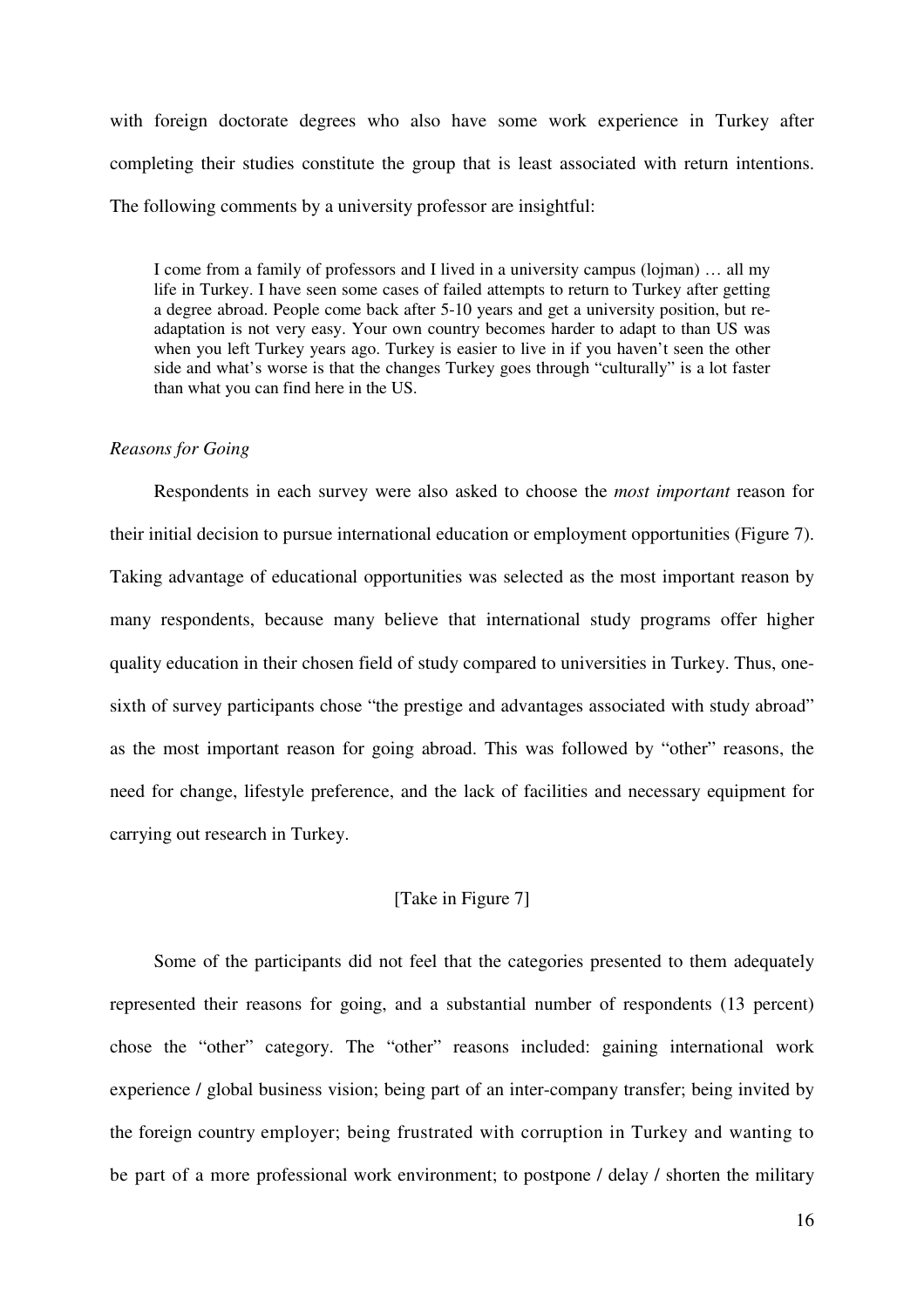service obligation; to get an "acceptable" doctorate; the belief that little value is placed on science / technology / knowledge / academics in Turkey; to be able to use the latest technology not available in Europe; disagreements, etc. with the Higher Education Council in Turkey; to work with and learn from the best in their chosen field of specialization; more opportunities for international recognition and mobility, higher quality undergraduate and post-graduate education; political and social disorder in Turkey prior to 1980; and wanting to be in an economically stable country. While some of these reasons are similar in spirit to the categories presented in the survey, they provide somewhat more detailed explanations for why participants have chosen to go abroad. Below is a sample of some of the explanations in the participants' own words:

At the university I worked in Turkey, research opportunities and support were very insufficient, and the overall atmosphere was negative for scholarly activities.

[I left because of the] lack of organization and planning in Turkey, having to struggle with daily things, lack of trust in people and institutions, [and] lack of optimism for the future in Turkey.

It was difficult to get an academic job in Turkey, so I decided to study in the US.

METU [Middle East Technical University] would not let me teach as Assistant Professor and wanted me to do a second dissertation for Associate.

Bogazici [University] requires a PhD from abroad to employ as an assistant professor.

At the time I wanted to be a professor at Bogazici University and thought that I needed a PhD from the USA for that.

Working environment in Turkey is simply not professional, and very political.

[I left in order] to stay on the technical track (it's impossible to work as an engineer and survive in Turkey).

I had no career prospects in Turkey's bleak technology sector.

Most of the faculty had left Turkey due to [the] political atmosphere at the time, leaving no qualified professors in the universities to advance my studies.

[I wanted to use] my existing skills more efficiently, [and be] able to use my creativity.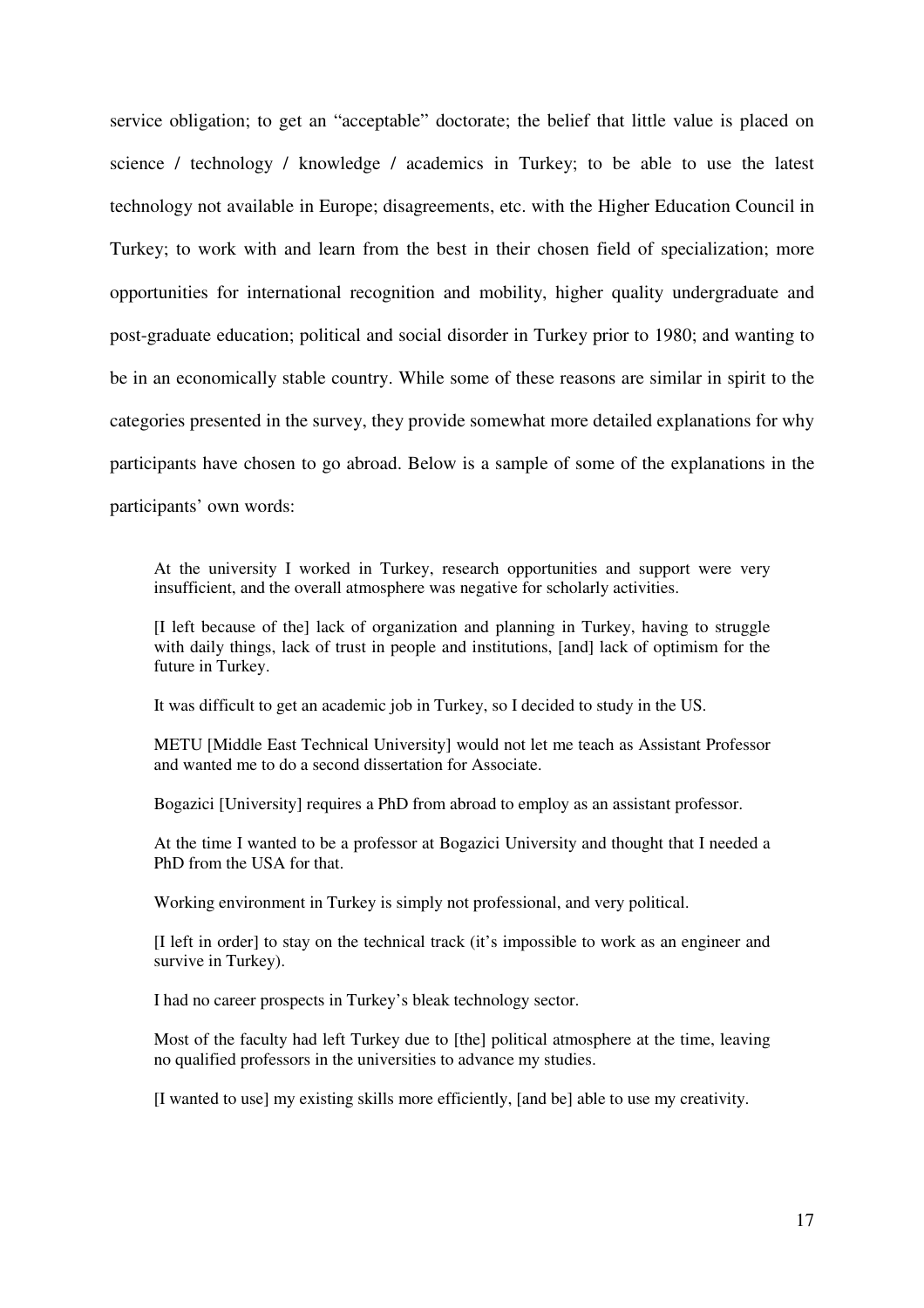Some participants also viewed overseas experience as a personal challenge to grow as individuals in the absence of "a family support structure", and some as a way to discover their "professional abilities and limitations, in a high paced, competitive, international environment." For respondents of the student survey, the opportunity to receive better quality education and to get away from the stress of preparing for the nationwide university placement exam (ÖSS) also figure in as important reasons. It is worth noting that many respondents believe that they will have better employment opportunities in Turkey in terms of both workplace quality and better positions if they acquire overseas study and work experience.

The top three reasons for going abroad are listed in Table XIII according to the highest degree completed. Although there is substantial variation among the respondents in their reasons for going abroad, the top three reasons nevertheless account for about half of all respondents in each category. The need for change and lifestyle factors are given greater importance by bachelor's and master's degree holders, while those with doctorate degrees give importance to research-related factors. These findings indicate that the initial purpose or factors that are important for deciding to study or work overseas differ according to level of specialization in higher education and in terms of gender. Female respondents are more constrained by family considerations, while bachelor's and master's degree holders are motivated to a greater degree by lifestyle preferences.

*Reasons for Not Returning*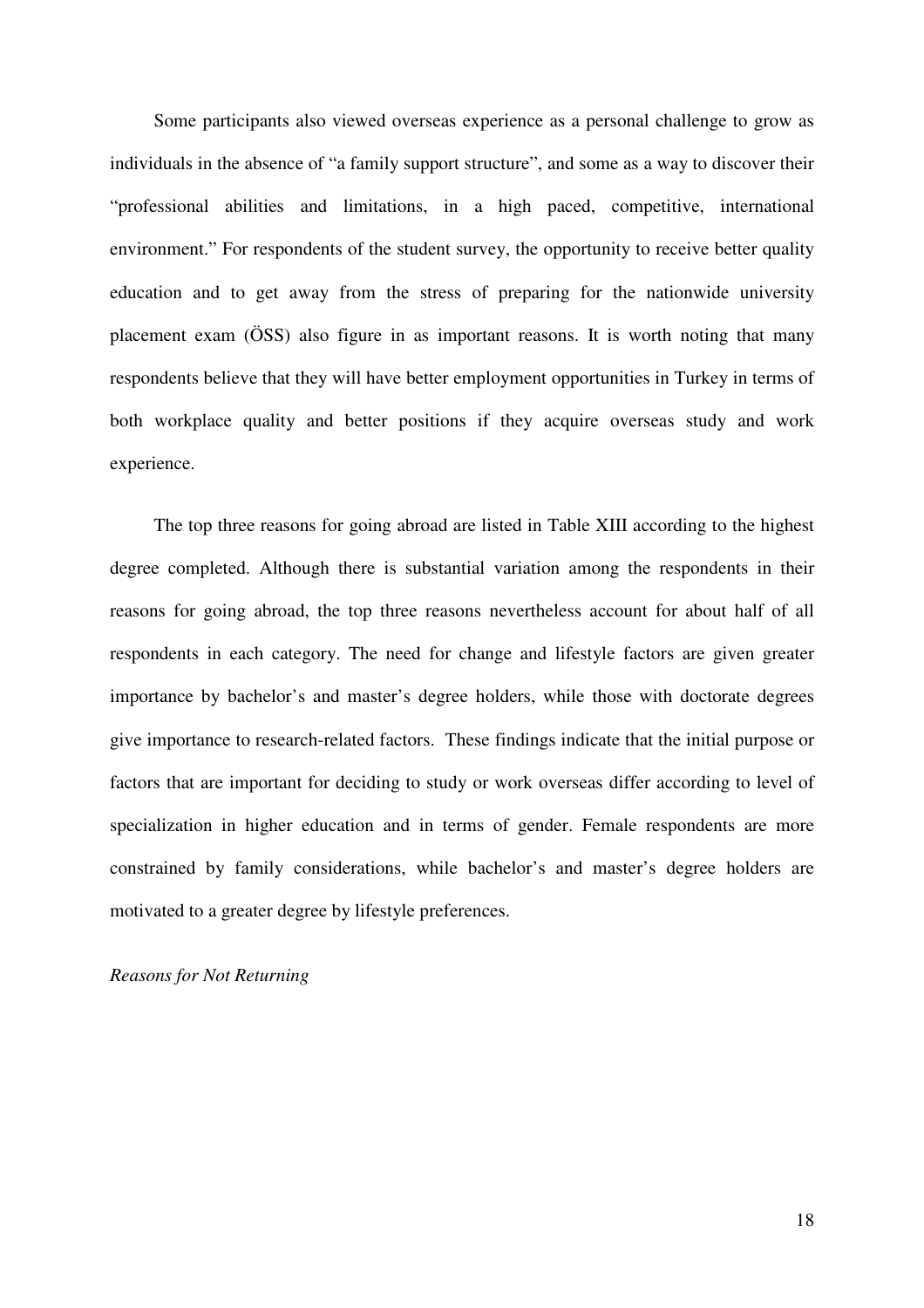Table XIV presents the reasons for not returning in terms of various push and pull factors.<sup>6</sup> Economic instability is the top push factor: 84 percent of professionals indicate that economic instability is either an "very important" or "important" reason for not returning. This is to be expected since unemployment among high school and university graduates reached nearly 30 percent in the aftermath of the February 2001 economic crisis according to the State Institute of Statistics Household Survey results. Bureaucracy (79.4 percent), unsatisfactory income levels (68.4 percent), political instability (64.7 percent) and lack of opportunities for advancing in occupation (61.7 percent) follow as factors that are relatively more important. Less than a quarter of respondents chose an "unsatisfactory social and cultural life in Turkey" as an important push factor. Many of those who marked the "other" category included corruption (bribery, partisanship, nepotism) and, in the case of male respondents, compulsory military duty as important push factors.

### [Take in Table XIII]

The top pull factors complement these results. The majority of Turkish professionals indicate that a higher salary in the host country is a "very important" or "important" pull factor (79.1 percent). Three-quarters also indicate that a more organized / ordered environment and greater opportunities for advancement in occupation are very important pull factors.

A common view expressed in the survey by those who have chosen an academic career is that there is a lack of value given to science and to academics in Turkey, and many carry the fear that they will find themselves in an "unproductive environment" when they return. The following comments illustrate the dilemma faced by respondents contemplating return:

<sup>&</sup>lt;sup>6</sup> "Push" factors are those characteristics or circumstances of the home country that prompt a person to migrate to another country, while "pull" factors are the characteristics of the receiving country that provide incentives for individuals to settle in the receiving country.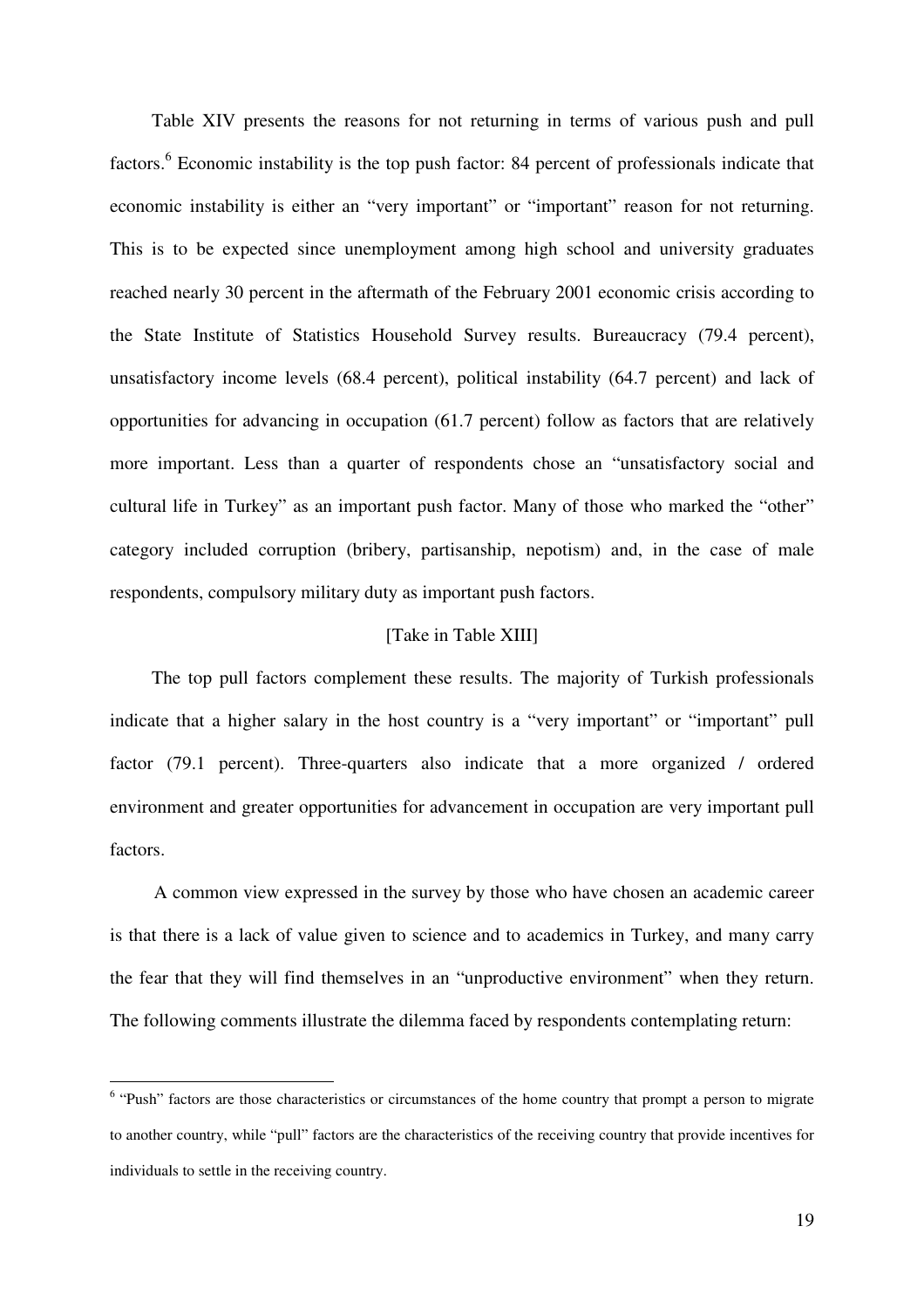Everyone should realize [the] fact that we stay abroad because of the lack of scientific advancements and economic instability in Turkey. Like the movie says, "If you build it, they will come..." If the government / industry / institutions work together and build a good structure, why should we work for another country?

I advise many Turkish students who work for their PhD, either with me or in my institution, or field of work (Experimental Physics). My advice to them is to stay rather than to return. [...] The research budget of Turkey is negligible compared to many developed countries. That translates directly to the fact that there cannot be a sustained, competitive, internationally recognized research programs in Turkish institutions. Yet, this is precisely why young people spend 5-to-10 years extra after their Bachelor's degree to get their PhD's. So in a way, returning is tantamount to negating all of your hard work. Once the importance of original creative work is understood, and appreciated by the society, and the required resource allocations are made by the politicians, the situtation will remedy itself over a period of time, like a decade.

Unfortunately, many respondents contemplating an academic career after completing

their studies abroad are hesitant about working in newly created state universities in Turkey,

even when they have a compulsory service requirement. Many believe the private or

foundation universities offer them better conditions.

After finishing my doctoral studies in the United States, I visited the university where I have a compulsory service requirement and spoke with the department head and the rector. I wanted to find out about what they thought about my returning and what kind of opportunities they could offer me. I was told, both directly and implicitly, that there was no reason why I should return, there were no opportunities they could offer me and that I would be more useful to them if I stayed in the United States. When I asked if they could provide a computer, the department head said I would be lucky if I could find a chair and table. I really do want to return to Turkey. Not to a state university, but a private one.

You need to assess the importance of and contributions made by private universities in Turkey. My main reason for wanting to return to Turkey is to join one of these institutions. I have already contributed to Sabanci and Koc University programs. Facilities provided in Turkish private universites are as good as abroad but they need to be scrutinized by independent academic groups in order to maintain and enhance quality of teaching and research.

While many academic participants would be willing to work in state universities with

established reputations, there is no guarantee that those who return will be employed in one of

these institutions.

As I had a firm belief of returning and giving back what was given to me by my country after my PhD in 1975, I taught at ODTU in 1975-77, and Bogazici, 78-80. I returned to USA because of political turmoil; moved to Sydney to join my partner in 1989. I am now an academic living abroad; in 1993, I came and presented myself to ODTU and Bogazici;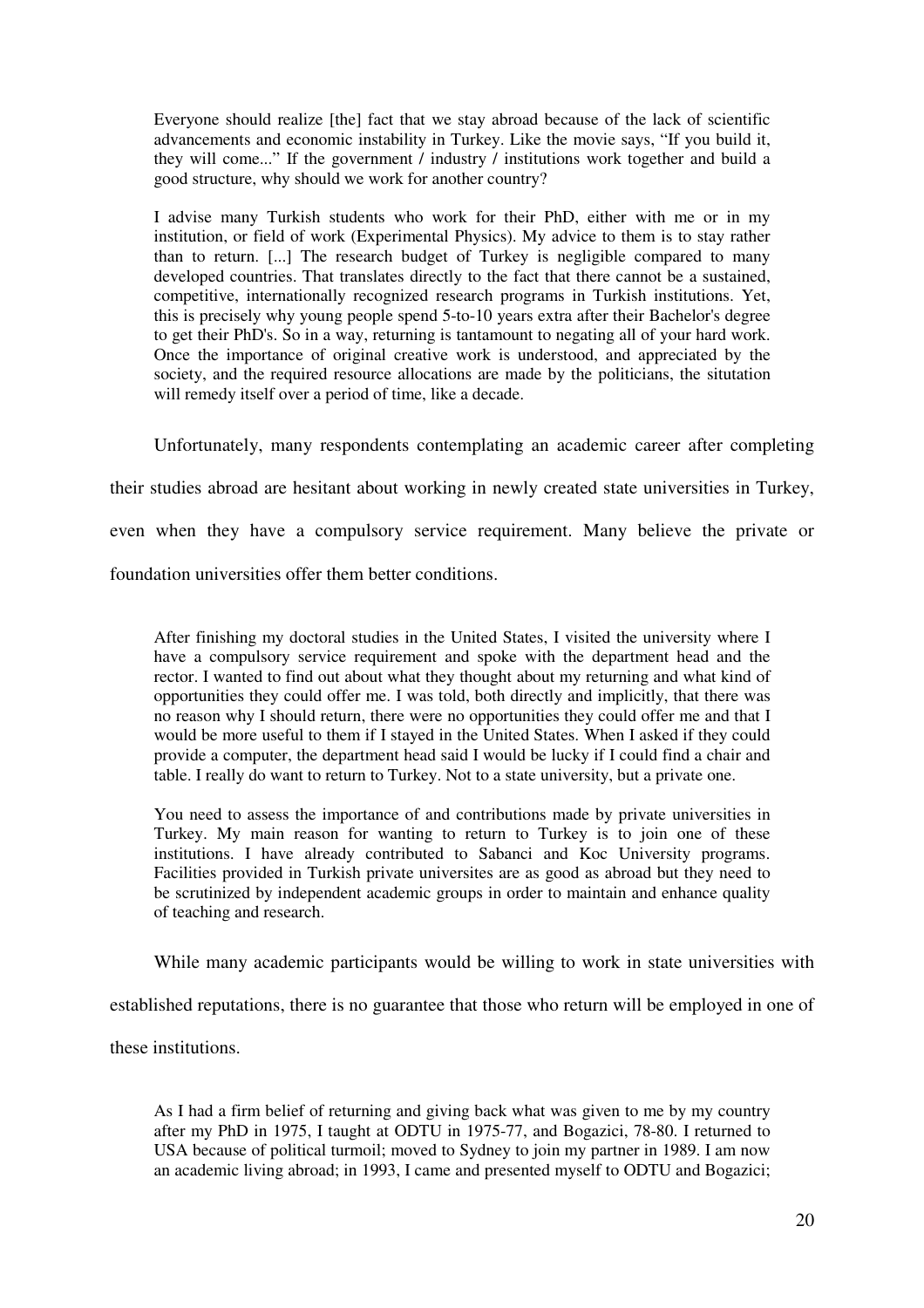had I been offered a job, we would have moved back.. I still maintain very close contact, and participate in training and development [activities].

The respondents' comments give more detailed explanations for why many of the educated are choosing not to return to Turkey. It is usually a combination of factors that keep professionals and students abroad. There are also generational differences in the reasons for

not returning. Below are some of these explanations as well as suggestions for remedies.

I believe the most important factors of brainpower not returning to Turkey are: 1) money and increased likelihood [for promoting] your career abroad; 2) economic and political stability and order abroad. However, the social environment and culture of foreign countries are very different from that of Turkey, and most people I know would return immediately if they knew the situation [was] more stable and predictable, and that they knew they would be financially secure.

I think the main factor [in not returning] is, lack of good jobs, lack of opportunities. People move away and they get treated so much better professionally and they get used to the salary and the opportunities other countries have to offer that they don't consider going back. Why would you move back and take a job cut, a pay cut and make your life more difficult. People move to make things better not worse.

My personal belief is that the most important reason is the business climate; and mostly the lack of entrepreneurial culture. My school (METU), TUBITAK and others [have spent] a lot of effort on technoparks, etc but nothing came out of them because they are isolated efforts.

In the early years (1970s) terror in Turkey was the main factor causing us to stay in [the] USA. Later on, political instability and lack of opportunities in our fields. But, overall, government policies to encourage growth of private sector, especially in terms of regulations, taxation, bureucracy, corruption kept us working in USA rather than returning. Later on, after a year of living in Turkey, 1992-3, we decided to return to USA since we had two elementary school children and we felt we could not get them into acceptable private middle education schools, and comparably we could find better quality schools in USA for them.

Please add the mandatory military service as a reason to work abroad. For me, the main reason [for continuing to live] in the States is the business environment (lack of professional environment) and corruption.

Due to the fact I will not be able to find a job (a job close to this one) in Turkey, It will not be easy to [return]. I design, analyze and construct and manage the wireless sites.

I think that the brain drain argument implies two things: First, what I know is not known in Turkey; second, Turkey would be interested in implementing what I know. Turkey has professionals who are very capable. However, the majority of Turkish people and the governments are not listening to them. Under these circumstances, what would be the contribution of a Turkish professional to Turkey, if she returned to Turkey? Not much, I think.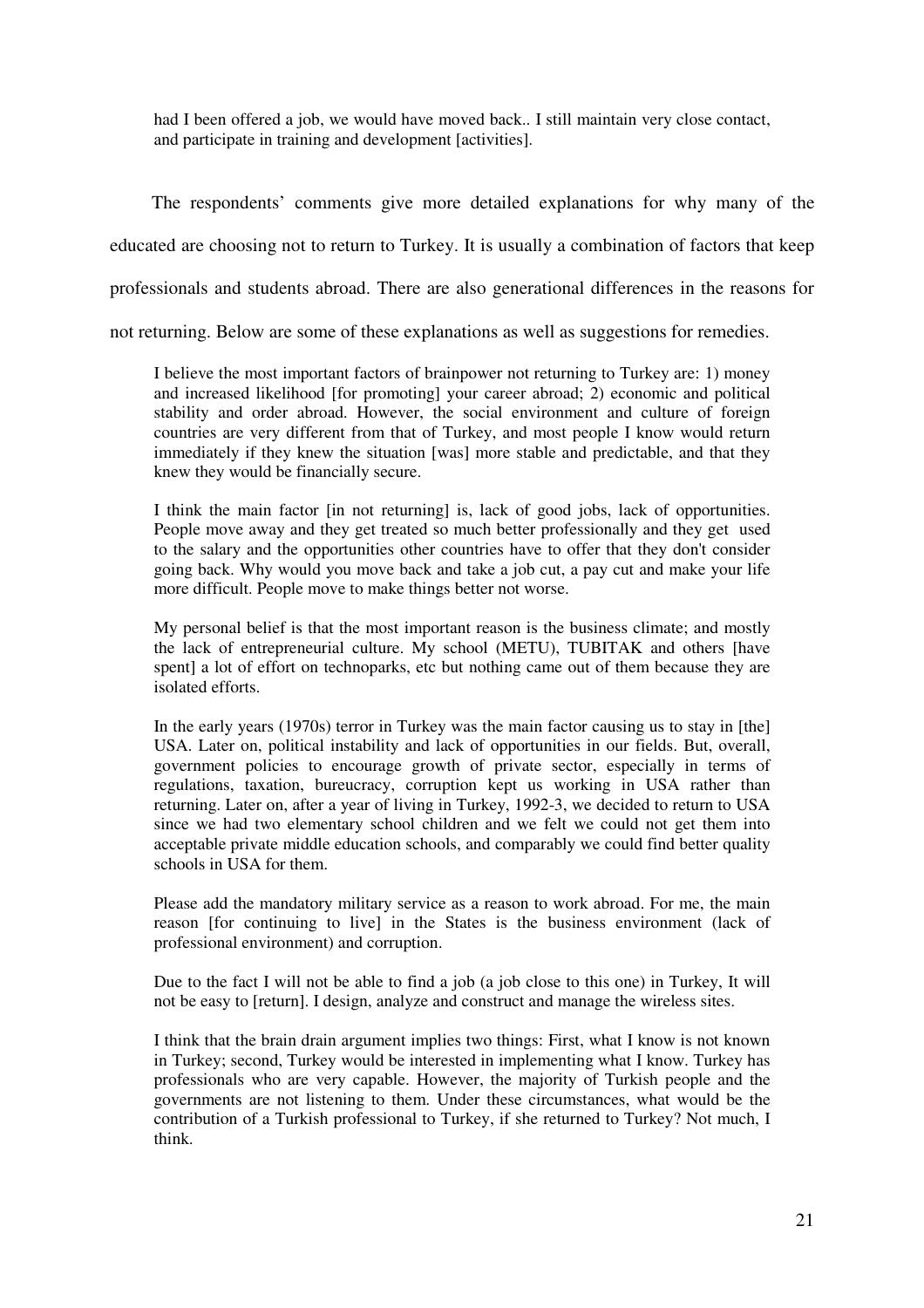I was planning to return to Turkey but ... the crisis in banking delayed my decision again. Another main reason not to return is the education of my children. Each time you decide to go back you remember the race they have to enter for their higher education.

I think this is a great concern to Turkey and that there are no strategic planning to recover any of the brain drain. While most of us would like to entertain the possibility [of coming] back, even for lesser opportunities, there is no structure that creates platforms for capturing the value of brains outside of Turkey. I would even say that there is some resentment and/or resistance to such attempts.

Anecdotal evidence further indicates that the inability to find satisfying work is a relevant factor in looking for overseas jobs in the non-academic private sector. Many

university graduates do not work in their field of study, but in unrelated sectors as noted by

one respondent:

There should be a question asking if the person is practicing the profession he/she has studied. A lot of people, particularly those who have studied liberal arts, do not practice their professions and do unrelated things to make a living (they may be practicing their studies as a hobby or 2nd job, etc).

Lack of planning or knowledge when making study or work decisions also appears to

contribute to the drive to go abroad to work or study among young people in Turkey. It is not

difficult to imagine that a considerable number of young people are influenced by their peers

and by societal pressures (e.g., conform to society's norms) to do what is acceptable in terms

of career and life choices:

I think making a decision to go abroad is just like choosing a major for your college degree. You do not know much about what is waiting [for] you, until you get into it. For the college degree you choose whatever is most popular, or whichever one is the hardest to get into. And once you are done with your degree, the next definition of "success" is going abroad to get your Masters degree.... Sometimes in this rush, you forget why you started it all.

I believe that the most important reason people do not return is the fact that they are caught up in daily activities and never look at the big picture.

I personally feel confusion about returning because I really am not aware of the opportunities in Turkey in many fields. Resources and professional information and information for potential future are not very clear and accessible in and about Turkey. I wish there would be more aggressive and promotional governmental and professional activities in Turkey to bring people back.

As these responses illustrate, much of Turkey's brain drain problems may be attributed

to a lack of planning at the individual level through the education and career choices people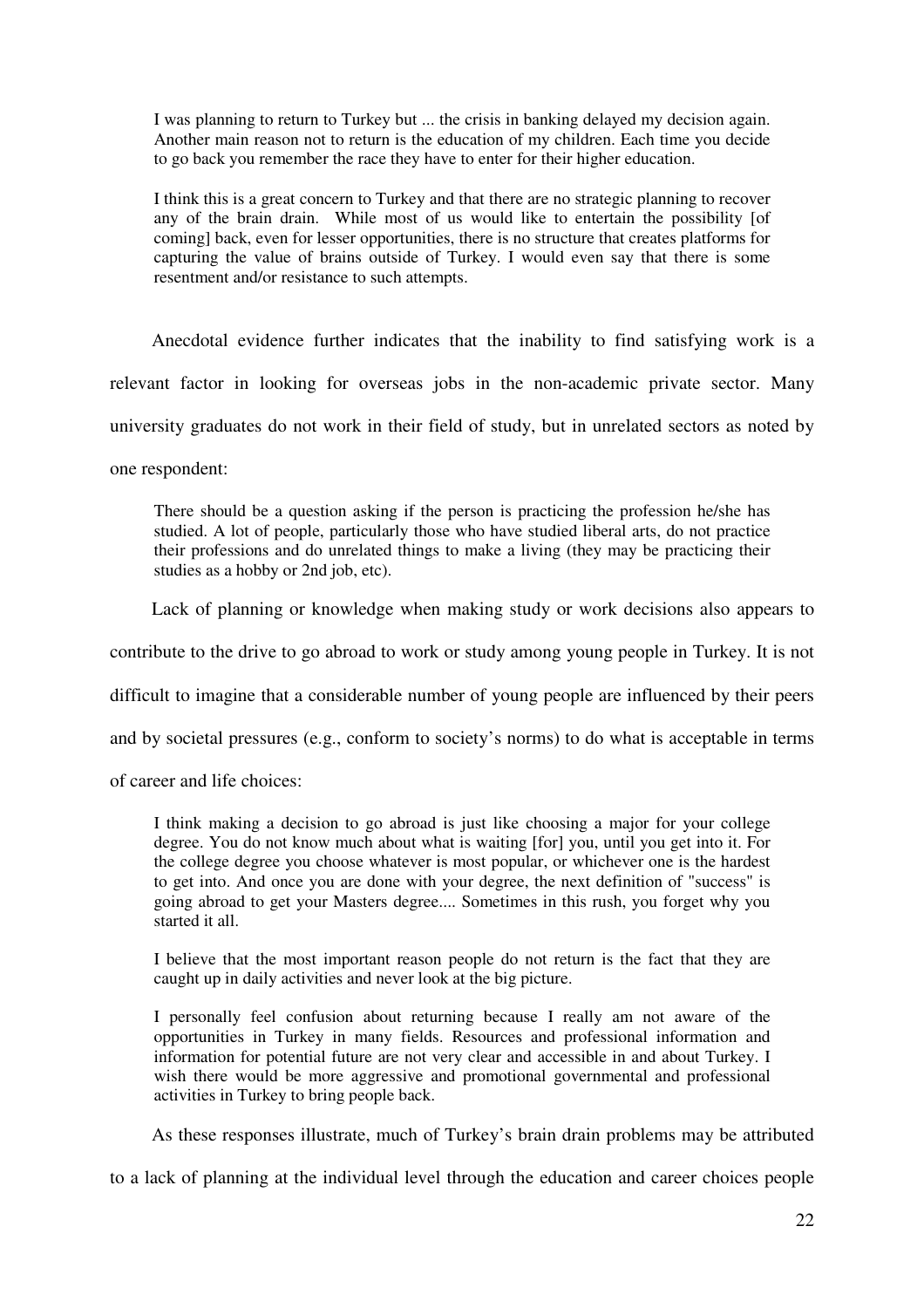make (which is of course a response to the current education system and labor market conditions) and lack of planning at the national or institutional levels.

#### **Conclusions**

The article provided the results of an internet survey of university educated Turkish professionals residing overseas. Overseas work and study opportunities are seen by participants as a means for investing in themselves and as a way to increase their value in the marketplace in their home country Turkey and abroad. The quality of both the work environment and the greater career and study opportunities appear to carry weight in the decision to go overseas. For those contemplating an academic career, overseas experience is often a requirement for tenure positions at some of Turkey's best universities, and this acts as a significant "push" factor.

Respondents' parents are, in general, highly educated and they come from relatively wellto-do families compared to average educational attainment levels for Turkey as a whole. Many of the respondents have earned their degrees from universities that have foreign language instruction. In terms of numbers, non-returning students seem to be of greater concern than the migration of professionals.

The study finds a strong, positive association between initial return intentions and current return intentions, although this is weaker for those who initially intended to return to Turkey. In addition, return intentions weaken considerably when stay duration increases. Student nonreturn compared to professional migration also appears to be more significant, since participants with foreign degrees appear less likely to return.

Economic instability and crisis are at the forefront of the recent discussions of the Turkish brain drain. The recent economic crises in Turkey have affected not only the unskilled labour force, but educated, white-collar workers as well. This, in turn, appears to have had a negative impact on the return intentions of university-educated professionals working abroad.

23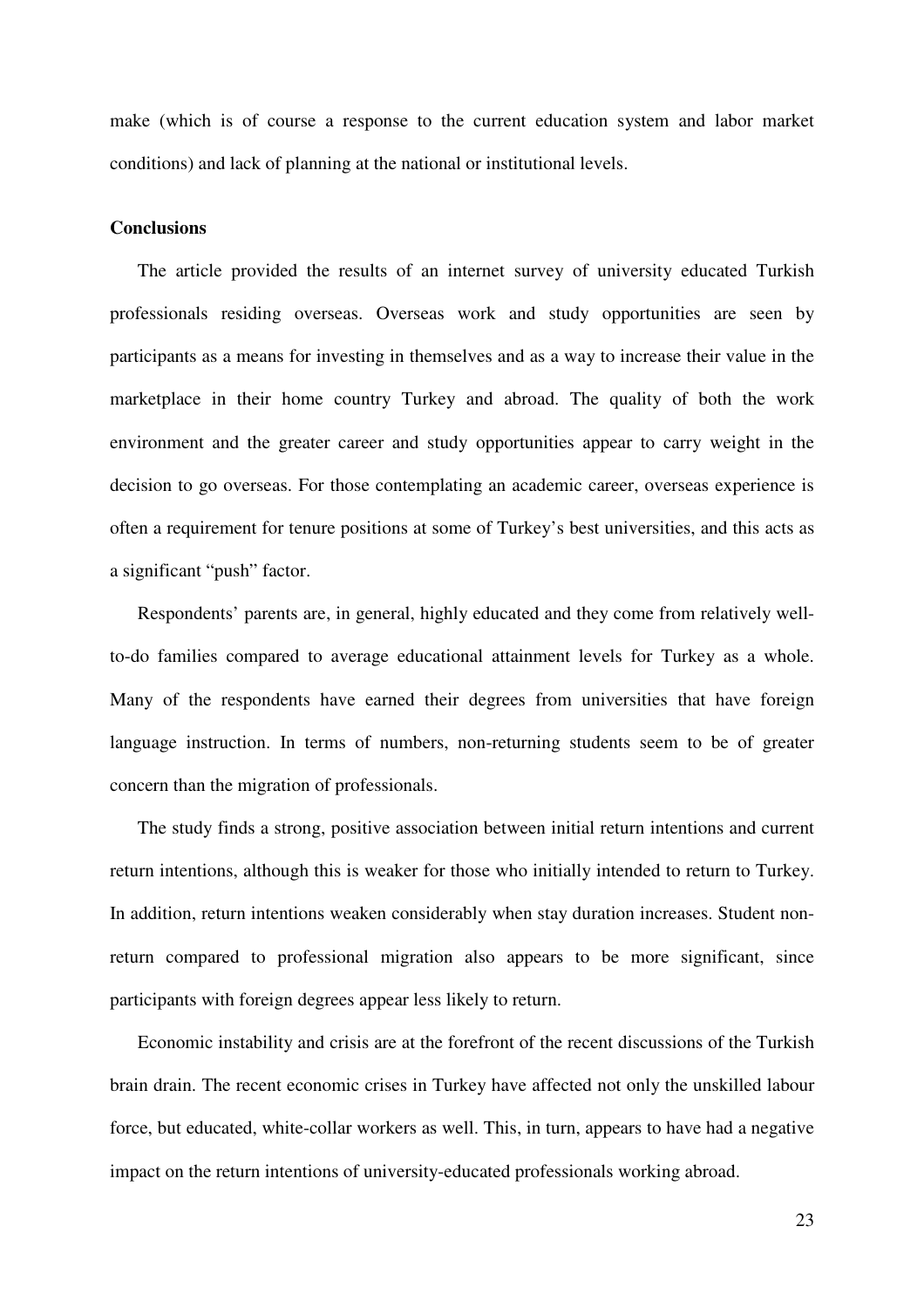## **References**

Agresti, A. (1984), *Analysis of Ordinal Categorical Data*, John Wiley & Sons, New York.

- Atkinson, R. and Flint, J. (2001), "Accessing hidden and hard-to-reach populations: Snowball research strategies", *Social Research Update*, Issue 33, Department of Sociology, University of Surrey, UK, http://www.soc.surrey.ak.uk/sru/SRU33.html
- Clausen, S.-E. (1998), *Applied Correspondence Analysis: An Introduction*, Sage University Paper Series on Quantitative Applications in the Social Sciences, Series No. 07-121, Sage, Thousand Oaks, CA.
- Chen, T.-J. and Su, H.-Y. (1995), "On-the-job training as a cause of brain drain", *Weltwirtschaftliches Archiv*, Vol. 131 No. 3, pp. 526-41.
- Doğan, M. (1996), "Yabancı dil öğrenimi ve yabancı dilde öğretim", (Foreign language education and foreign language instruction), *Bilge Dergisi*, Vol. 10 No.11-14, http://yunus.hacettepe.edu.tr/~dogan/16.html
- Doğan, M. (1998), "Yabancı dil öğrenimi mi yabancı dilde öğretim mi?", (Foreign language education or foreign language instruction?), *Cumhuriyet Bilim Teknik Dergisi*, 27.06.1998, http://yunus.hacettepe.edu.tr/~dogan/17.html
- Güngör, N. D. (2003), *Brain Drain from Turkey: An Empirical Investigation of the Determinants of Skilled Migration and Student Non-Return*, unpublished PhD thesis, Institute of Social Sciences, Middle East Technical University, Ankara.
- Işığıçok, Ö. (2002), "Türkiye'de yaşanan son ekonomik krizlerin sosyo-ekonomik sonuçları: Kriz işsizliği ve beyin göçü", (The socioeconomic results of the last two economic crises in Turkey: Crisis unemployment and brain drain), www.isguc.org/calhay\_beyingocu.php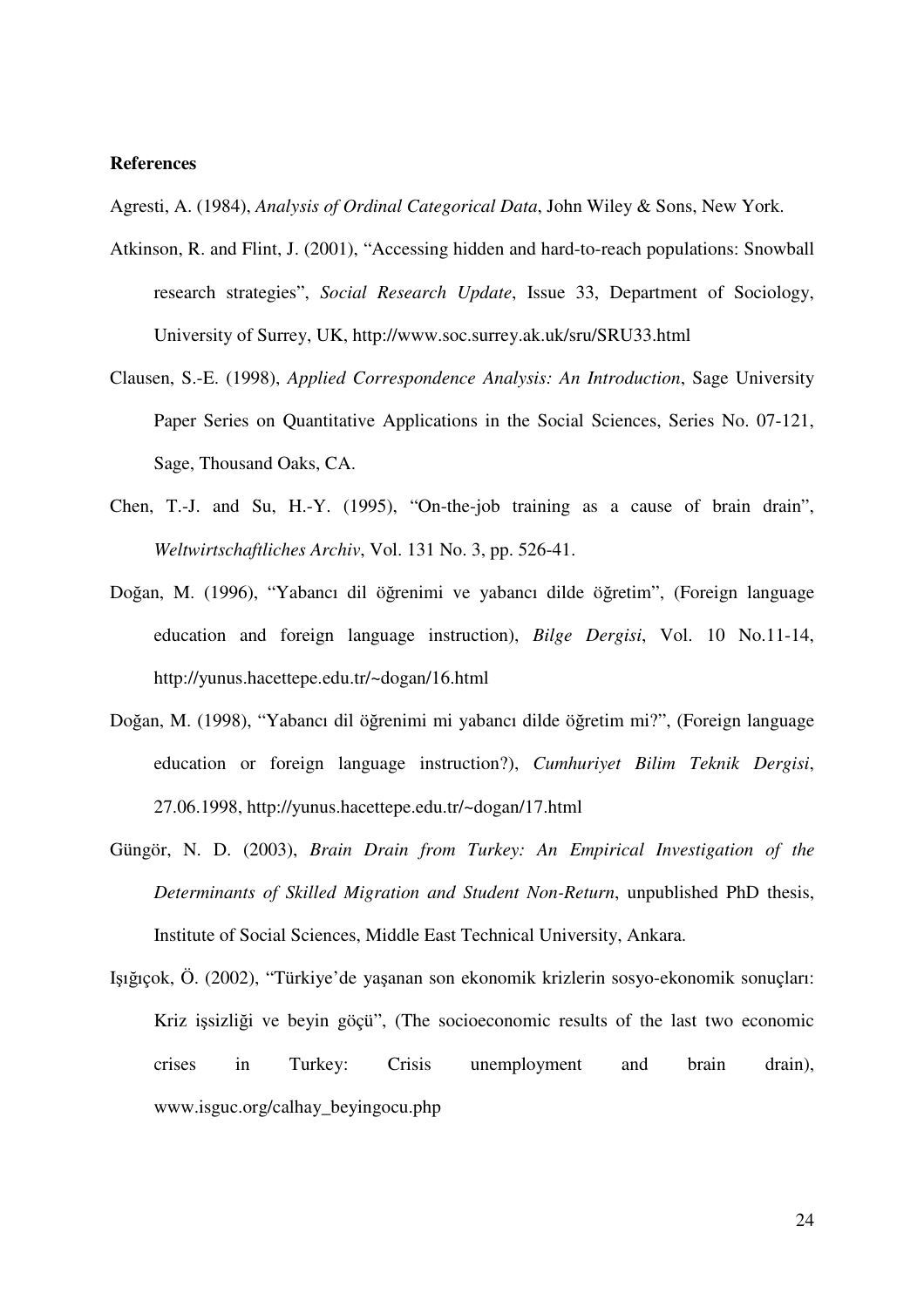- O-uzkan, T. (1971), *Yurt Dıında Çalıan Doktoralı Türkler: Türkiye'den Baka Ülkelere Yüksek Seviyede Eleman Göçü Üzerine Bir Aratırma*, (Turks with Doctorate Degrees Working Abroad: An Investigation of the Migration of Highly Skilled Workers from Turkey to Other Countries), Middle East Technical University, Ankara.
- Oğuzkan, T. (1975), "The Turkish brain drain: migration of tendencies among doctoral level manpower", in Krane, R.E. (Ed.) *Manpower Mobility Across Cultural Boundaries: Social, Economic and Legal Aspects*, The Case of Turkey and West Germany, E.J. Brill, Leiden, Netherlands.
- Psacharopoulos, G. and Papakonstantinou, G. (2005), "The real cost in a 'free' higher education country", *Economics of Education Review*, Vol. 24, pp. 103-108.
- SIS (2003a), *Statistical Indicators 1923-2002*, Publication No. 2790, State Institute of Statistics, Ankara, Turkey.
- SIS (2003b), *2000 Census of Population: Social and Economic Characteristics of the Population*, Publication No. 2759, State Institute of Statistics, Ankara, Turkey.
- Sönmez, M. (2001), "Dağılamayan gelir" (Undistributed income), Görüş, November, pp. 60-69.
- Tansel, A. and Güngör, N. D. (2003), "'Brain drain' from Turkey: survey evidence of student non-return", *Career Development International*, Vol. 8 No. 2, pp. 52-69.
- YÖK (Yüksek Öğretim Kurumu) (2004), *Türk Yükseköğretiminin Bugünkü Durumu*, (Turkish Higher Education System's Current Situation), Higher Education Council, Ankara, Turkey.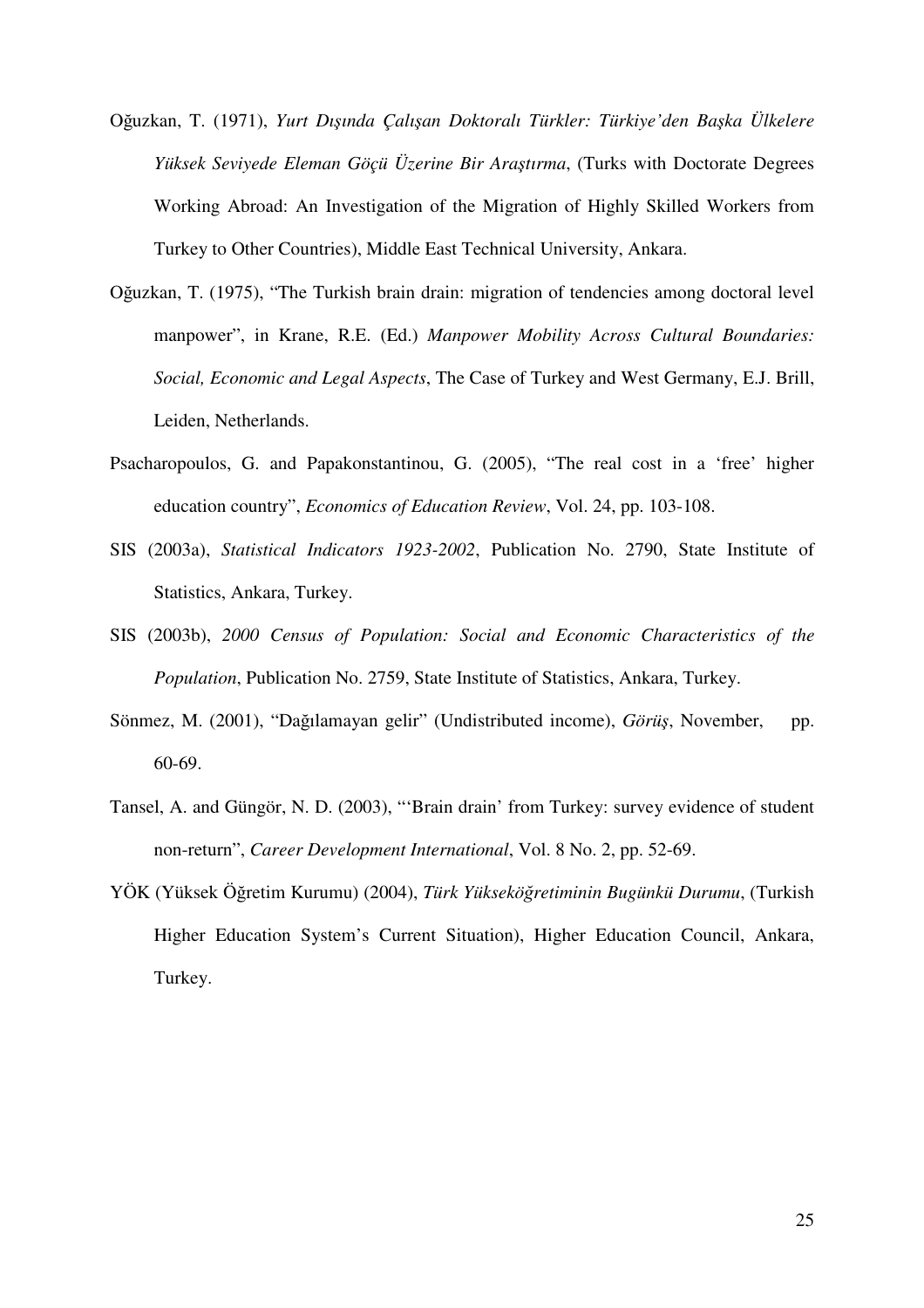| Stay Duration of Respondents by Gender $(\%)$ |              |              |               |  |  |  |
|-----------------------------------------------|--------------|--------------|---------------|--|--|--|
| <b>Stay Duration</b>                          | Male         | Female       | Total         |  |  |  |
| $<$ 1 year                                    | 10.4         | 8.1          | 9.7           |  |  |  |
| $1 - 5$ years                                 | 32.7         | 46.1         | 36.4          |  |  |  |
| $6 - 10$ years                                | 25.0         | 24.1         | 24.8          |  |  |  |
| $11 - 15$ years                               | 11.3         | 9.0          | 10.6          |  |  |  |
| $15 - 20$ years                               | 5.2          | 3.5          | 4.7           |  |  |  |
| $20 - 25$ years                               | 9.0          | 6.4          | 8.3           |  |  |  |
| $25 - 30$ years                               | 4.3          | 1.7          | 3.6           |  |  |  |
| $> 30$ years                                  | 2.2          | 1.2          | 1.9           |  |  |  |
| Total percent<br>Total number                 | 100.0<br>879 | 100.0<br>345 | 100.0<br>1224 |  |  |  |

**Table I**

**Table II** Respondents by Parental Educational Attainment Levels (%) Mother Father<br>
Example Male Fe Male Female Male Female Education Level  $(n = 844)$   $(n = 339)$   $(n = 840)$   $(n = 339)$ Below primary Primary 10.6 4.7 3.2 0.6 Middle 19.2 13.6 11.7 7.4 ......................................... High 9.6 6.5 5.4 5.3 Bachelors and the set of the set of the set of the set of the set of the set of the set of the set of the set o 27.0 30.4 15.0 13.9 **Masters** 26.7 32.7 42.4 37.5 Doctorate 4.2 7.4 11.9 19.5 Not known 2.7 4.7 10.2 15.6 0.1 0.0 0.2 0.3 Test of Independence  $^{2}(7) = 28.70$ <sup>\*\*\*</sup>  $\chi^2(7) = 28.48$ \*\*\*

*Notes*:  $\binom{***}{p}$  < 0.001,  $\binom{*}{p}$  < 0.005,  $\binom{*}{p}$  < 0.010; Cell percentages sum to 100 across columns; *n* is the sample size excluding missing responses.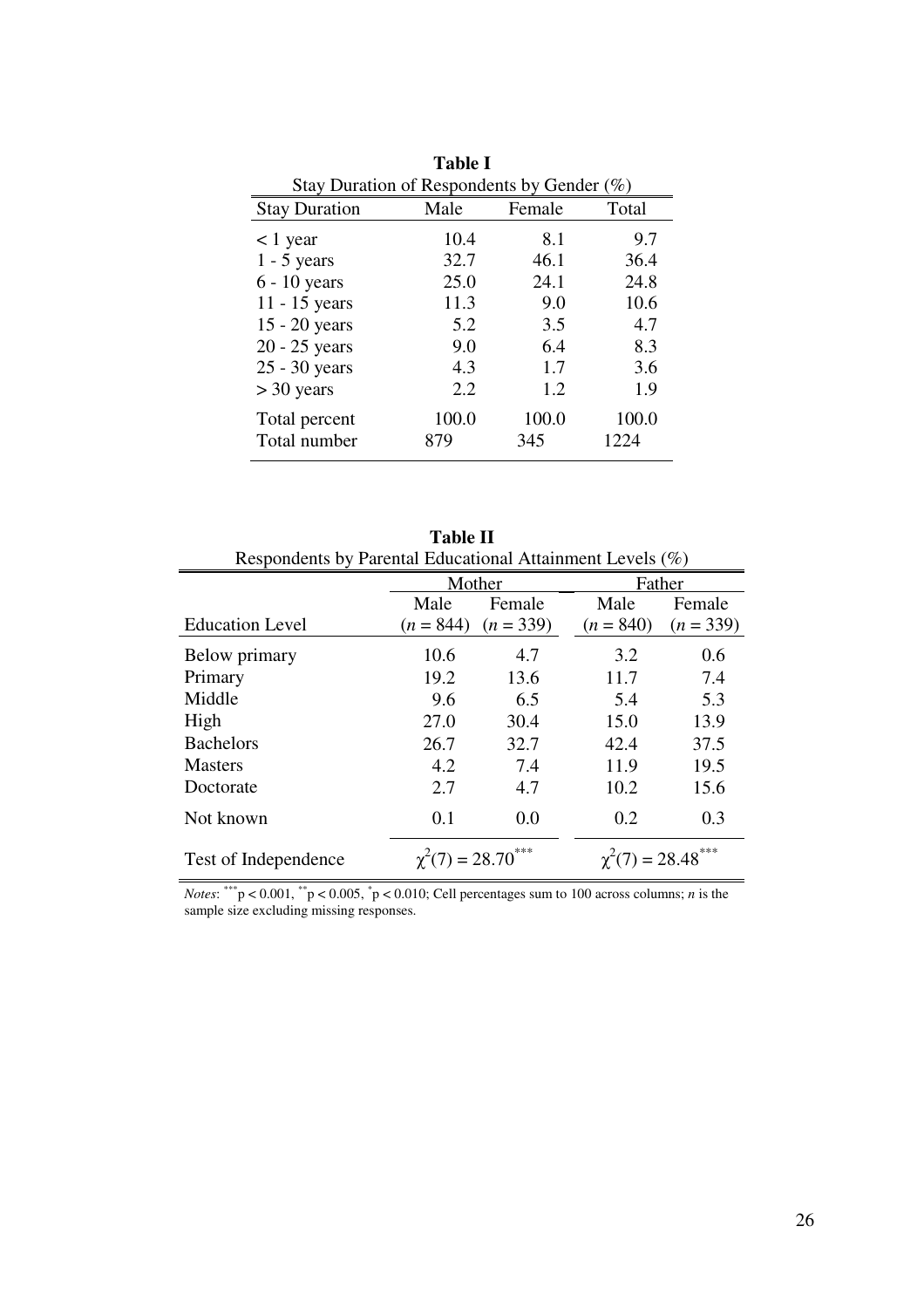

**Figure 1** Alma Maters of Respondents (%) (*n* = 1224)

| тане пі                                    |                       |        |  |  |  |
|--------------------------------------------|-----------------------|--------|--|--|--|
| Highest Degree by Level and Country $(\%)$ |                       |        |  |  |  |
|                                            | <b>Highest Degree</b> |        |  |  |  |
|                                            | Obtained in           |        |  |  |  |
|                                            | Foreign               |        |  |  |  |
| <b>Highest Degree</b>                      | Country               | Turkey |  |  |  |
| <b>Bachelors</b>                           | 7.3                   | 55.9   |  |  |  |
| <b>Masters</b>                             | 45.5                  | 29.8   |  |  |  |
| Doctorate                                  | 47.2                  | 14.4   |  |  |  |
| Total percent                              | 100.0                 | 100.0  |  |  |  |
| Total number                               | 841                   | 383    |  |  |  |
| Test of independence                       | $X^2(2) = 369.90$     | ***    |  |  |  |

**Table III**

*Note*: \*\*\*p < 0.001, \*\*p < 0.005, \*p < 0.010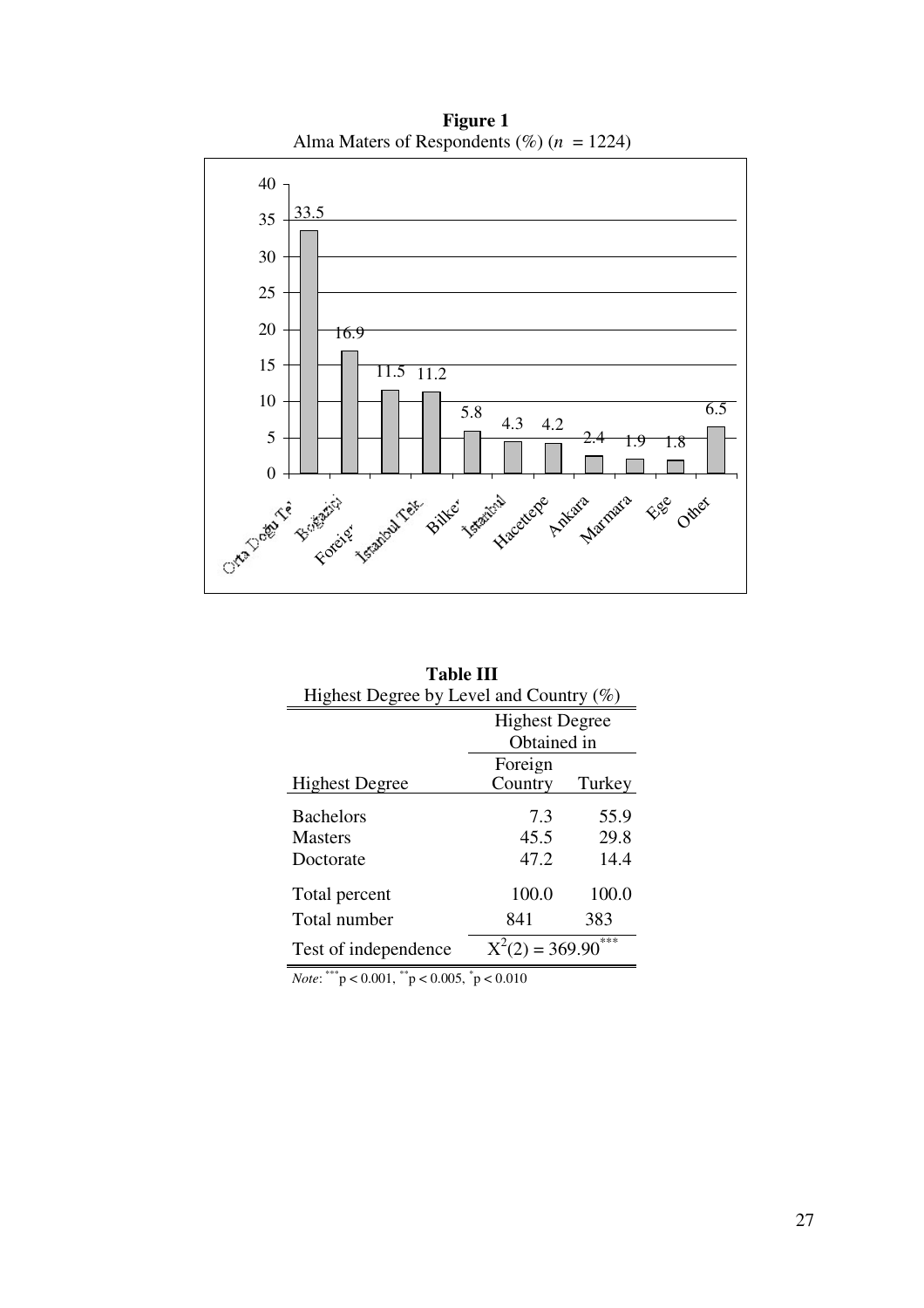| Initial and Current Return Intentions $(\%)$            |                    |                                                                               |              |             |  |  |  |
|---------------------------------------------------------|--------------------|-------------------------------------------------------------------------------|--------------|-------------|--|--|--|
|                                                         | Initial Intentions |                                                                               |              |             |  |  |  |
| Undecided<br>Return<br>Stay                             |                    |                                                                               |              |             |  |  |  |
| <b>Current Intentions</b>                               | Number             | $(n = 631)$                                                                   | $(n = 446)$  | $(n = 147)$ |  |  |  |
| Definitely return, plans<br>Definitely return, no plans | 54<br>272          | 83.3<br>74.3                                                                  | 14.8<br>23.2 | 1.9<br>2.6  |  |  |  |
| Return probable                                         | 416                | 51.7                                                                          | 43.3         | 5.1         |  |  |  |
| Return unlikely                                         | 401                | 36.7                                                                          | 42.9         | 20.5        |  |  |  |
| Definitely not return                                   | 81                 | 27.2                                                                          | 28.4         | 44.4        |  |  |  |
| Total                                                   | 1224               |                                                                               |              |             |  |  |  |
| Test of Independence                                    |                    | $\chi^2(8) = 232.16^{***}$                                                    |              |             |  |  |  |
| Measures of ordinal-ordinal<br>association:             |                    | gamma = $0.5776$ ; ASE = $0.032$<br>Kendall's tau- $b = 0.3921$ ; ASE = 0.024 |              |             |  |  |  |

**Table IV**

Notes: \*\*\*p < 0.001, \*\*p < 0.005, \*p < 0.010; Cell percentages sum to 100 across rows; ASE refers to the asymptotic standard error.

| тамс у                                               |        |     |             |                         |           |            |  |
|------------------------------------------------------|--------|-----|-------------|-------------------------|-----------|------------|--|
| Broad Occupation Groups and Return Intentions $(\%)$ |        |     |             |                         |           |            |  |
| Occupation                                           | Number | DRP | <b>DRNP</b> | <b>RP</b>               | <b>RU</b> | <b>DNR</b> |  |
|                                                      |        |     |             |                         |           |            |  |
| Managerial                                           | 253    | 3.2 | 22.5        | 35.2                    | 34.0      | 5.1        |  |
| Business / Finance                                   | 87     | 2.3 | 29.9        | 40.2                    | 26.4      | 1.2        |  |
| Computer & Math                                      | 255    | 4.3 | 26.3        | 35.3                    | 27.5      | 6.7        |  |
| Arch / Engineering                                   | 234    | 4.7 | 23.1        | 35.0                    | 29.9      | 7.3        |  |
| Social & Life Sciences                               | 83     | 3.6 | 25.3        | 32.5                    | 31.3      | 7.2        |  |
| Education                                            | 263    | 5.7 | 14.5        | 32.7                    | 38.4      | 8.8        |  |
| Other                                                | 49     | 8.2 | 18.4        | 14.3                    | 51.0      | 8.2        |  |
| Total                                                | 1,224  | 54  | 272         | 416                     | 401       | 81         |  |
| Test of significance:                                |        |     |             | $\chi^2(7) = 46.85$ *** |           |            |  |

**Table V**

*Notes:* \*\*\*p < 0.001,  $*$ <sup>\*</sup>p < 0.005,  $*$ p < 0.010; Cell percentages sum to 100 across each row.

DRP = "definite return plans"; DRNP= "definite return, no immediate plans"; RP="return probable"; RU="return unlikely"; DNR="definitely not return"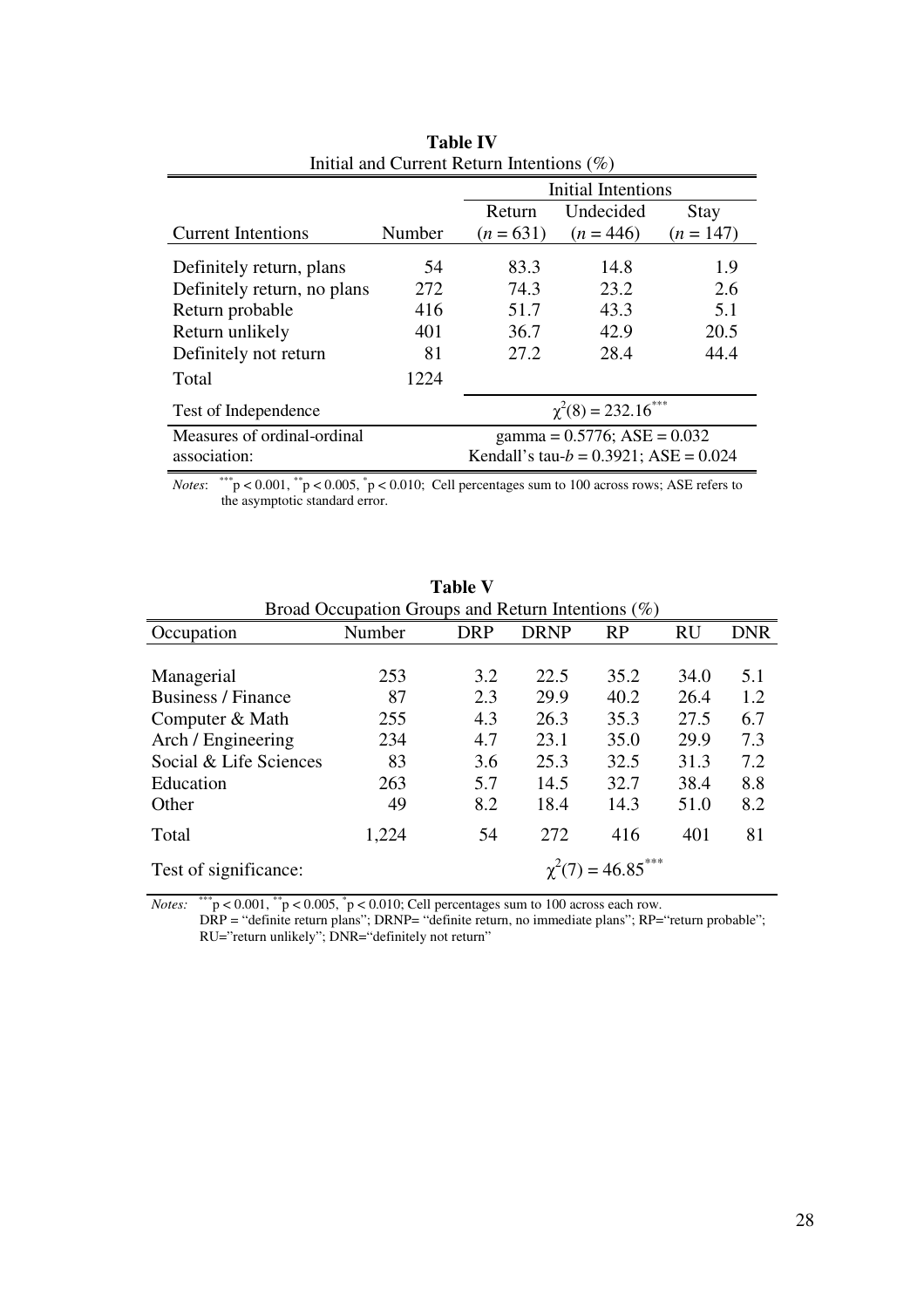| and Non-Return Intentions |                 |                           |                |  |  |
|---------------------------|-----------------|---------------------------|----------------|--|--|
|                           | $%$ with        |                           | % unlikely or  |  |  |
|                           | definite return |                           | definitely not |  |  |
| Occupation                | intentions      | Occupation                | returning      |  |  |
| <b>Business / Finance</b> | 32.2            | Other                     | 59.2           |  |  |
| Computer & Math           | 30.6            | Education                 | 47.2           |  |  |
| Social & Life Sciences    | 28.9            | Managerial                | 39.1           |  |  |
| Arch / Engineering        | 27.8            | Social & Life Sciences    | 38.6           |  |  |
| Other                     | 26.5            | Arch / Engineering        | 37.2           |  |  |
| Managerial                | 25.7            | Computer & Math           | 34.1           |  |  |
| Education                 | 20.2            | <b>Business / Finance</b> | 27.6           |  |  |
|                           |                 |                           |                |  |  |

| <b>Table VI</b>                                              |
|--------------------------------------------------------------|
| Occupation Categories Sorted by Highest Percentage of Return |
| and Non-Return Intentions                                    |

|                                                                        |           | таріе у п |       |        |       |                |                  |
|------------------------------------------------------------------------|-----------|-----------|-------|--------|-------|----------------|------------------|
| Percentage of Time Spent on Various Job Activities (valid $n = 1186$ ) |           |           |       |        |       |                |                  |
|                                                                        |           | $20 -$    | $40-$ | $60 -$ | $80-$ |                | Top <sup>a</sup> |
| Activities                                                             | ${<}20\%$ | 40%       | 60%   | $80\%$ |       | $100\% > 50\%$ | Activ.           |
| Teaching                                                               | 77.3      | 11.1      | 8.9   | 1.8    | 0.9   | 6.7            | 13.7             |
| <b>Applied Research</b>                                                | 67.2      | 19.1      | 8.6   | 2.5    | 2.5   | 9.1            | 17.6             |
| <b>Basic Research</b>                                                  | 79.1      | 12.7      | 4.7   | 2.5    | 1.1   | 5.8            | 10.0             |
| Development                                                            | 73.8      | 15.4      | 7.3   | 1.4    | 2.3   | 6.6            | 14.0             |
| <b>Computer Related</b>                                                | 64.5      | 12.1      | 9.5   | 4.9    | 8.9   | 19.4           | 26.6             |
| Administrative Activities,                                             |           |           |       |        |       |                |                  |
| Supervision                                                            | 80.8      | 11.6      | 4.8   | 1.1    | 1.7   | 5.5            | 10.5             |
| <b>Professional Services</b>                                           | 84.2      | 2.8       | 3.5   | 3.3    | 6.2   | 11.6           | 14.0             |
| Quality Control,                                                       |           |           |       |        |       |                |                  |
| <b>Production Management</b>                                           | 95.3      | 2.5       | 1.1   | 0.6    | 0.5   | 1.8            | 3.2              |
| <b>Accounting, Contracts</b>                                           | 97.0      | 1.9       | 0.6   | 0.3    | 0.3   | 0.8            | 1.7              |
| Marketing, Consumer                                                    |           |           |       |        |       |                |                  |
| <b>Services</b>                                                        | 91.4      | 4.3       | 1.9   | 0.6    | 1.8   | 3.7            | 6.0              |
| Other                                                                  | 95.2      | 1.3       | 1.3   | 0.8    | 1.5   | 3.0            | 4.0              |
| Research & Development                                                 |           |           |       |        |       |                |                  |
| $(2+3+4)$                                                              | 35.2      | 18.4      | 20.1  | 12.4   | 14.0  | 35.5           | 45.6             |

**Table VII**

*Notes*: R & D activities are applied and basic research and development. <sup>a</sup>Top activity is defined as the activity that respondents indicate they spend most of their time on compared to other activities.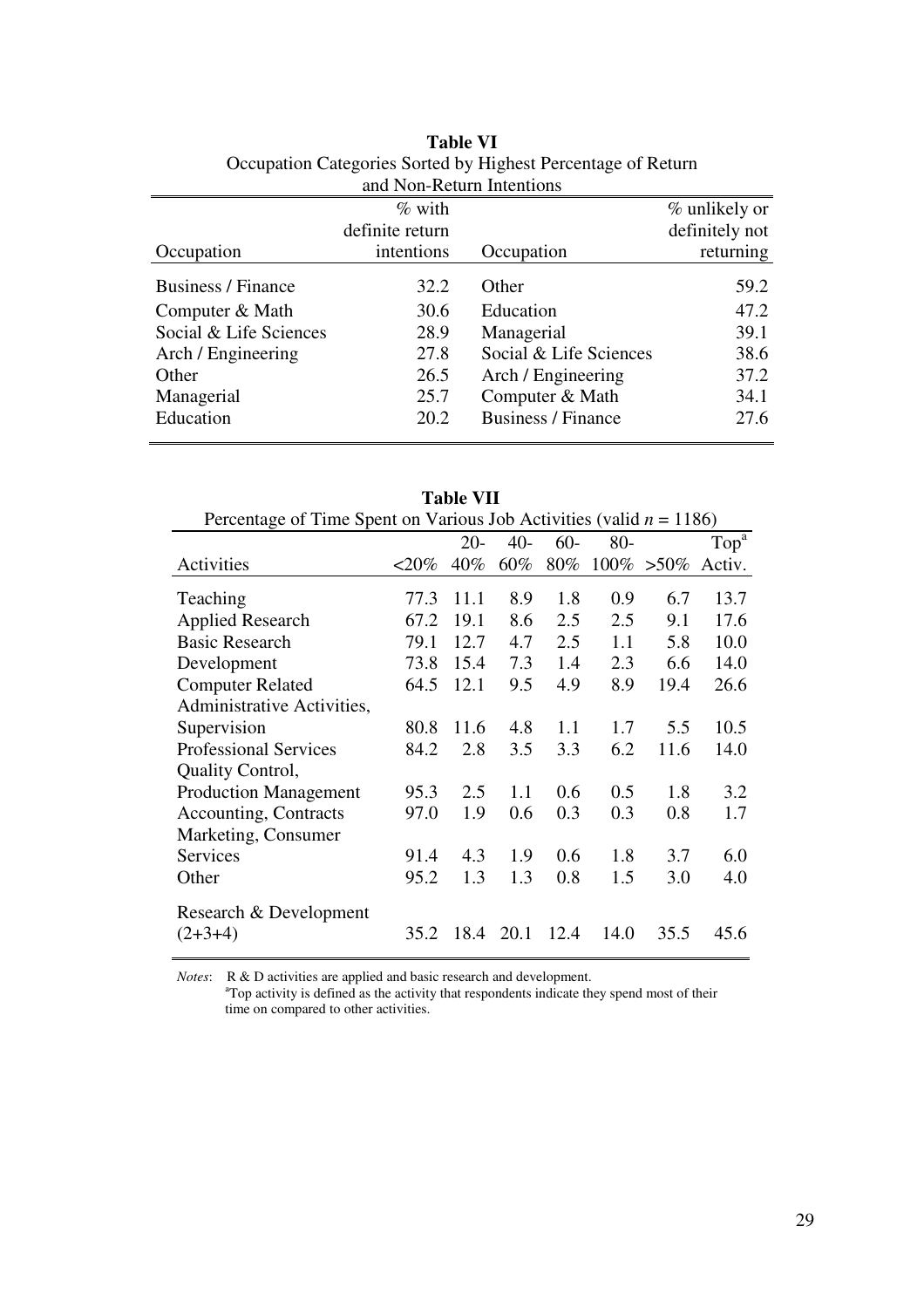|                               | Return intentions and R&D intensity of Job Activities<br>$\gamma$ o j<br>(Valid $n = 1180$ ) |            |               |            |            |             |  |
|-------------------------------|----------------------------------------------------------------------------------------------|------------|---------------|------------|------------|-------------|--|
|                               |                                                                                              |            | R&D Intensity |            |            |             |  |
| <b>Return Intentions</b>      | ${<}20\%$                                                                                    | 20-40%     | 40-60%        | 60-80%     | 80-100%    | Total       |  |
| Definitely return, plans      | 4.6                                                                                          | 5.1        | 3.8           | 4.1        | 4.8        | 4.5         |  |
| Definitely return, no plans   | 24.7                                                                                         | 19.7       | 16.4          | 21.1       | 28.3       | 22.2        |  |
| Return probable               | 35.3                                                                                         | 32.1       | 34.9          | 30.6       | 36.8       | 34.2        |  |
| Return unlikely               | 27.8                                                                                         | 36.2       | 38.7          | 39.5       | 25.9       | 32.7        |  |
| Definitely not return         | 7.7                                                                                          | 6.9        | 6.3           | 4.8        | 4.2        | 6.4         |  |
| Total percent<br>Total number | 100<br>417                                                                                   | 100<br>218 | 100<br>238    | 100<br>147 | 100<br>166 | 100<br>1186 |  |

**Table VIII** Return Intentions and R&D Intensity of Job Activities (%) (valid *n* = 1186)

*Notes*: R&D intensity of job is defined in terms of the percentage of time spent on the job on R&D related activities. Cell percentages sum to 100 across columns;  $\chi^2(16) = 23.95^*$  where  $*$  indicates significance at the 10 percent level.

| Type of On the Job Training and Return Intentions (%) (valid $n = 1213$ ) |                             |         |          |          |       |
|---------------------------------------------------------------------------|-----------------------------|---------|----------|----------|-------|
|                                                                           | Type of On the Job Training |         |          |          |       |
|                                                                           | Industry Organiz.           |         |          |          |       |
| <b>Return Intentions</b>                                                  | None                        | General | Specific | Specific | Total |
| Definitely return, plans                                                  | 5.2                         | 2.6     | 4.3      | 5.4      | 4.4   |
| Definitely return, no plans                                               | 19.9                        | 25.7    | 24.4     | 19.8     | 22.3  |
| Return probable                                                           | 32.1                        | 36.1    | 35.4     | 35.1     | 34.1  |
| Return unlikely                                                           | 35.3                        | 30.4    | 30.3     | 32.4     | 32.7  |
| Definitely not return                                                     | 7.6                         | 5.2     | 5.7      | 7.2      | 6.6   |
| Total percent                                                             | 100                         | 100     | 100      | 100      | 100   |
| Total number                                                              | 524                         | 230     | 353      | 111      | 1.213 |

**Table IX**

*Notes*: Cell percentages sum to 100 across columns;  $\chi^2(12) = 11.40$ 

| <b>Table X</b>                                                           |                         |         |          |          |       |  |
|--------------------------------------------------------------------------|-------------------------|---------|----------|----------|-------|--|
| Type of Formal Training and Return Intentions $(\%)$ (valid $n = 1213$ ) |                         |         |          |          |       |  |
|                                                                          | Type of Formal Training |         |          |          |       |  |
|                                                                          | Industry Organiz.       |         |          |          |       |  |
| <b>Return Intentions</b>                                                 | None                    | General | Specific | Specific | Total |  |
| Definitely return, plans                                                 | 5.2                     | 3.7     | 3.7      | 7.0      | 4.4   |  |
| Definitely return, no plans                                              | 19.8                    | 24.9    | 23.7     | 20.9     | 22.3  |  |
| Return probable                                                          | 34.6                    | 31.9    | 35.2     | 32.6     | 34.1  |  |
| Return unlikely                                                          | 33.2                    | 32.9    | 32.3     | 27.9     | 32.7  |  |
| Definitely not return                                                    | 7.2                     | 6.6     | 5.2      | 11.6     | 6.6   |  |
| Total percent                                                            | 100                     | 100     | 100      | 100      | 100   |  |
| Total number                                                             | 485                     | 301     | 384      | 43       | 1 213 |  |

*Notes*: Cell percentages sum to 100 across columns;  $\chi^2(12) = 8.87$ 

**Table XI** Return Intentions by Whether Respondent is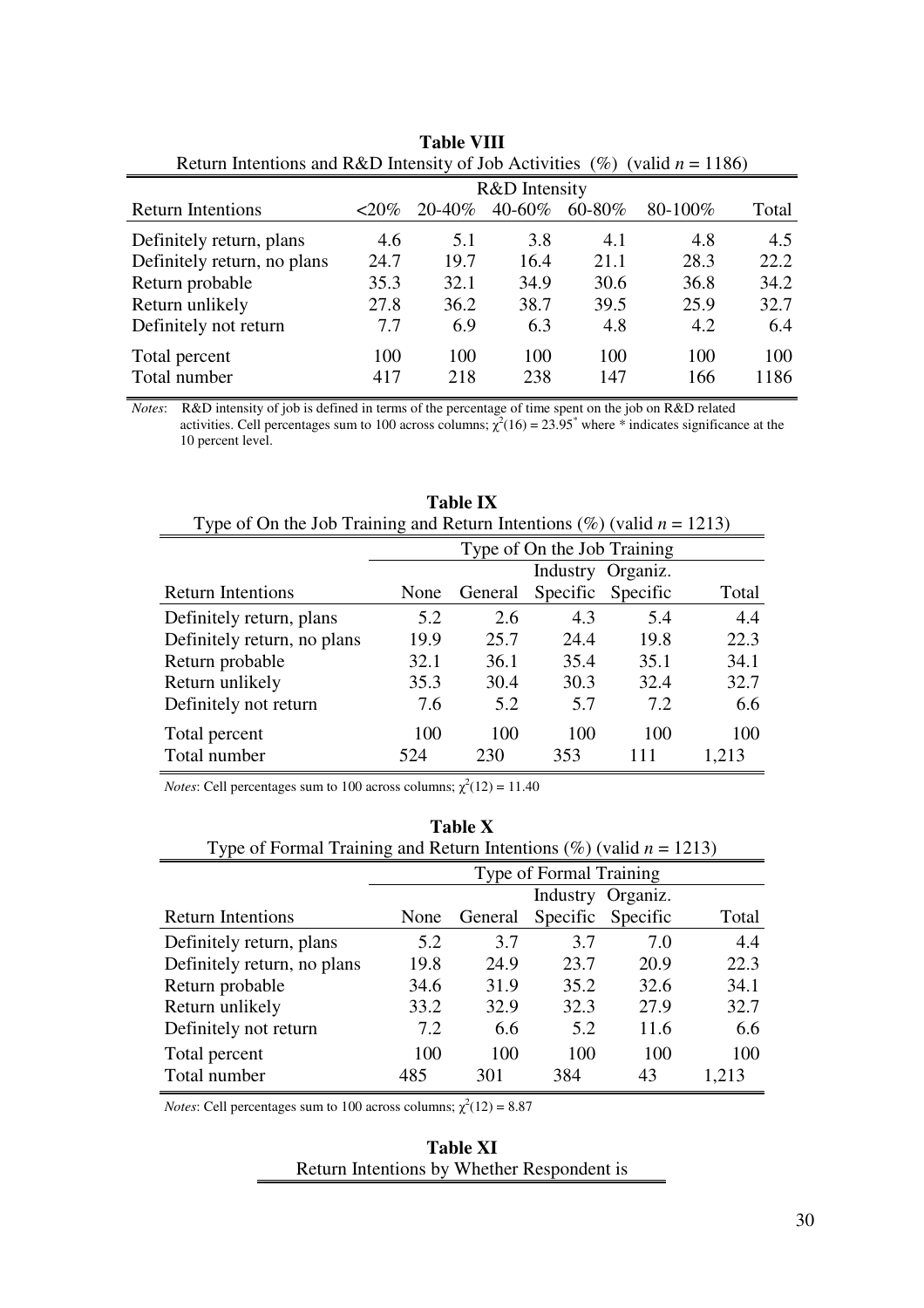| Working in an Academic or Related Environment |          |      |  |  |  |
|-----------------------------------------------|----------|------|--|--|--|
|                                               | Academic |      |  |  |  |
| <b>Return Intentions</b>                      | No       | Yes  |  |  |  |
| Definitely return, plans                      | 4.0      | 5.5  |  |  |  |
| Definitely return, no plans                   | 24.5     | 16.4 |  |  |  |
| Return probable                               | 34.7     | 32.2 |  |  |  |
| Return unlikely                               | 30.9     | 37.4 |  |  |  |
| Definitely not return                         | 5.8      | 8.6  |  |  |  |
| n                                             | 876      | 348  |  |  |  |

*Notes*: Columns sum to 100; Academic refers to those working in a university, research center or hospital/medical center;  $\chi^2(4)$  = 15.23<sup>\*\*\*</sup> where \*\*\* denotes significance at the 1 percent significance level.

| Location Where Current Job was Found |      |       |  |  |  |
|--------------------------------------|------|-------|--|--|--|
| Location                             | n    |       |  |  |  |
| Current country of                   |      |       |  |  |  |
| residence                            | 520  | 42.9  |  |  |  |
| Turkey                               | 357  | 29.5  |  |  |  |
| <b>Third Country</b>                 | 334  | 27.6  |  |  |  |
| Total                                | 1211 | 100.0 |  |  |  |

| <b>Table XII</b>                     |
|--------------------------------------|
| Location Where Current Job was Found |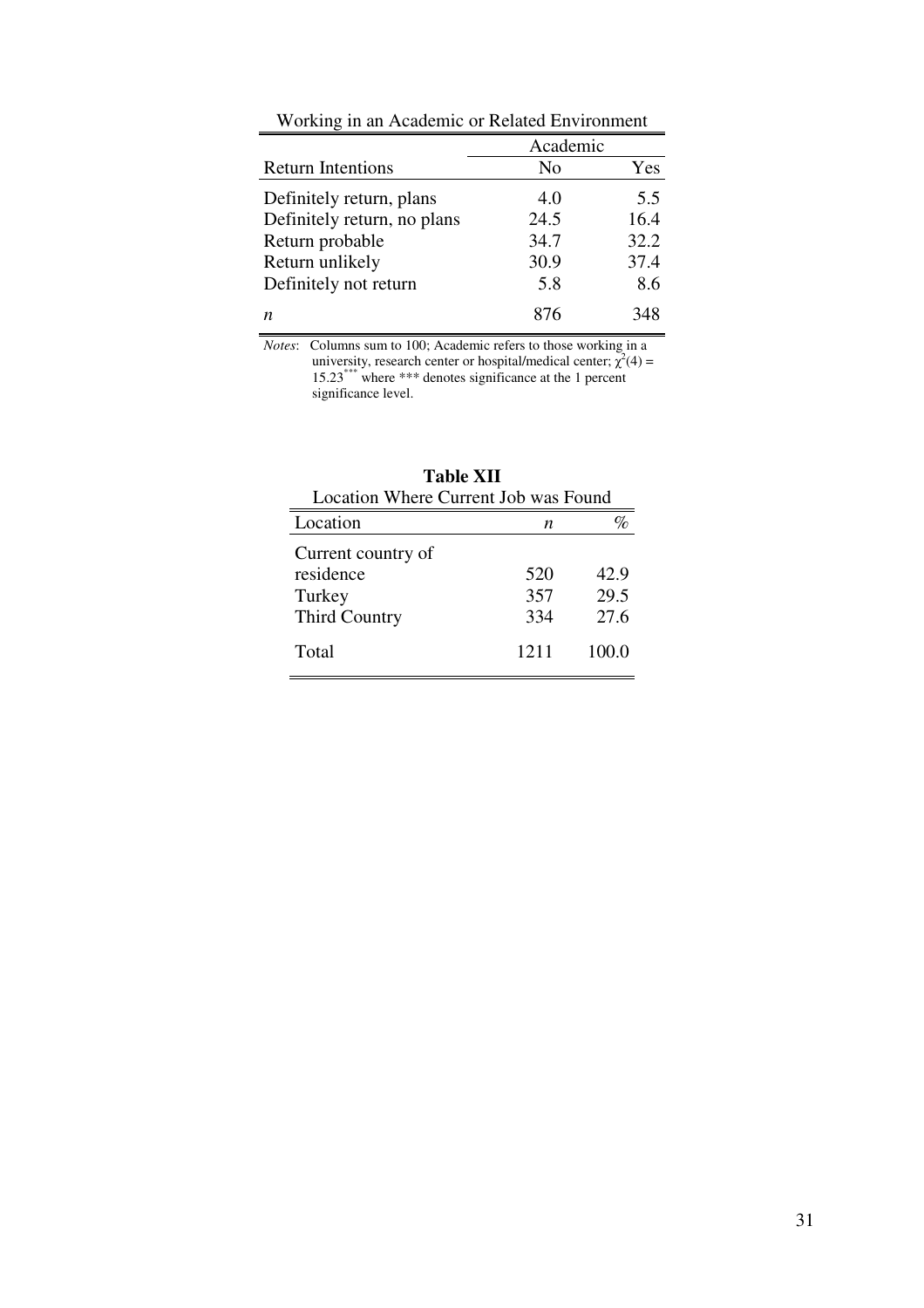

**Figure 2** Channels for Finding First Full-Time Job Abroad (FFTJ) and Current Job (CJ) (%)

*Note*: The figures do not sum to 100 since more than one channel could be picked.



**Figure 3** Positive Contributions to Turkey During Stay (%) (*n* = 1099)

*Note*: The percentages to not add to 100 since more than one item could be picked.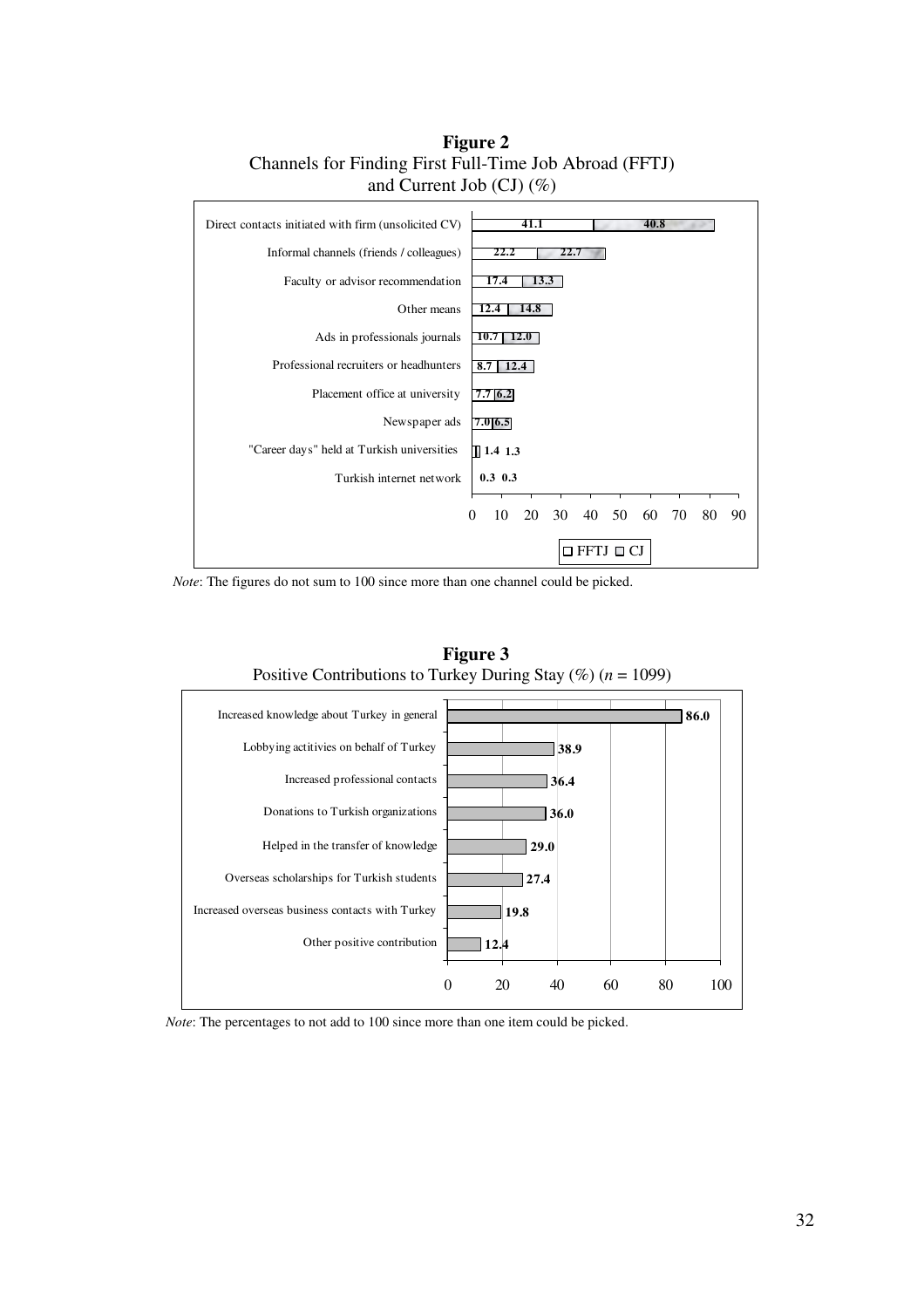**Figure 4** Correspondence Analysis of Initial and Current Return Intentions and Stay Duration



*Notes*: The boxed categories belong to the current return intentions variable; Initial return intentions are represented by R="return", U="unsure", and S="stay".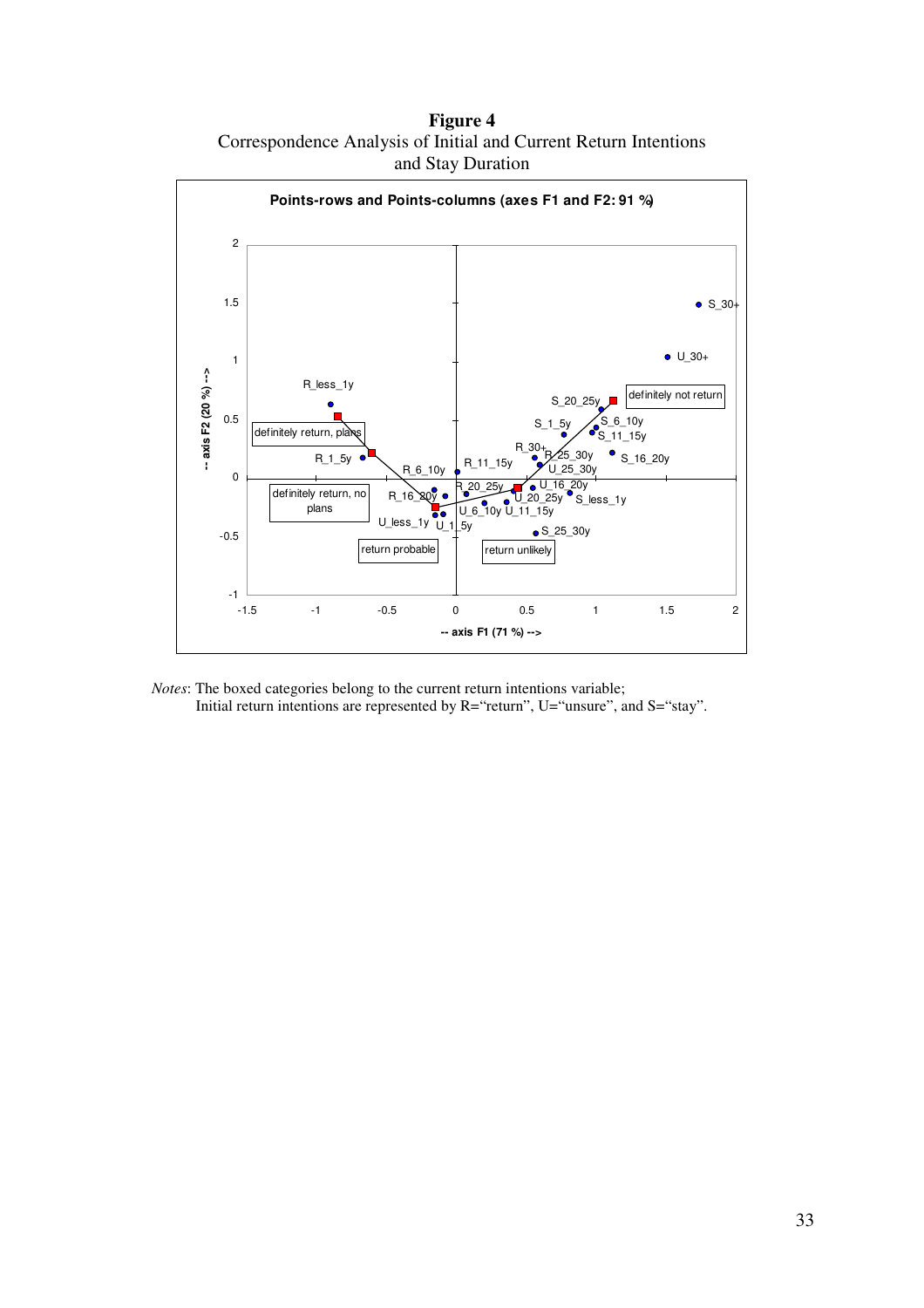**Figure 5** Correspondence Analysis of Return Intentions, Highest Degree and Location of Initial Work Experience



*Notes*: HDTUR: Highest degree is from a university in Turkey HDFOR: Highest degree is from a foreign university Location of initial work experience after earning highest degree abroad is indicated in paranthesis as follows:

(samecity): Same city and country as that of highest degree;

(samecountry): Same country, but different city from that of highest degree;

(dif\_country): Different country than that of highest degree;

(Turkey): Initial work location is in Turkey.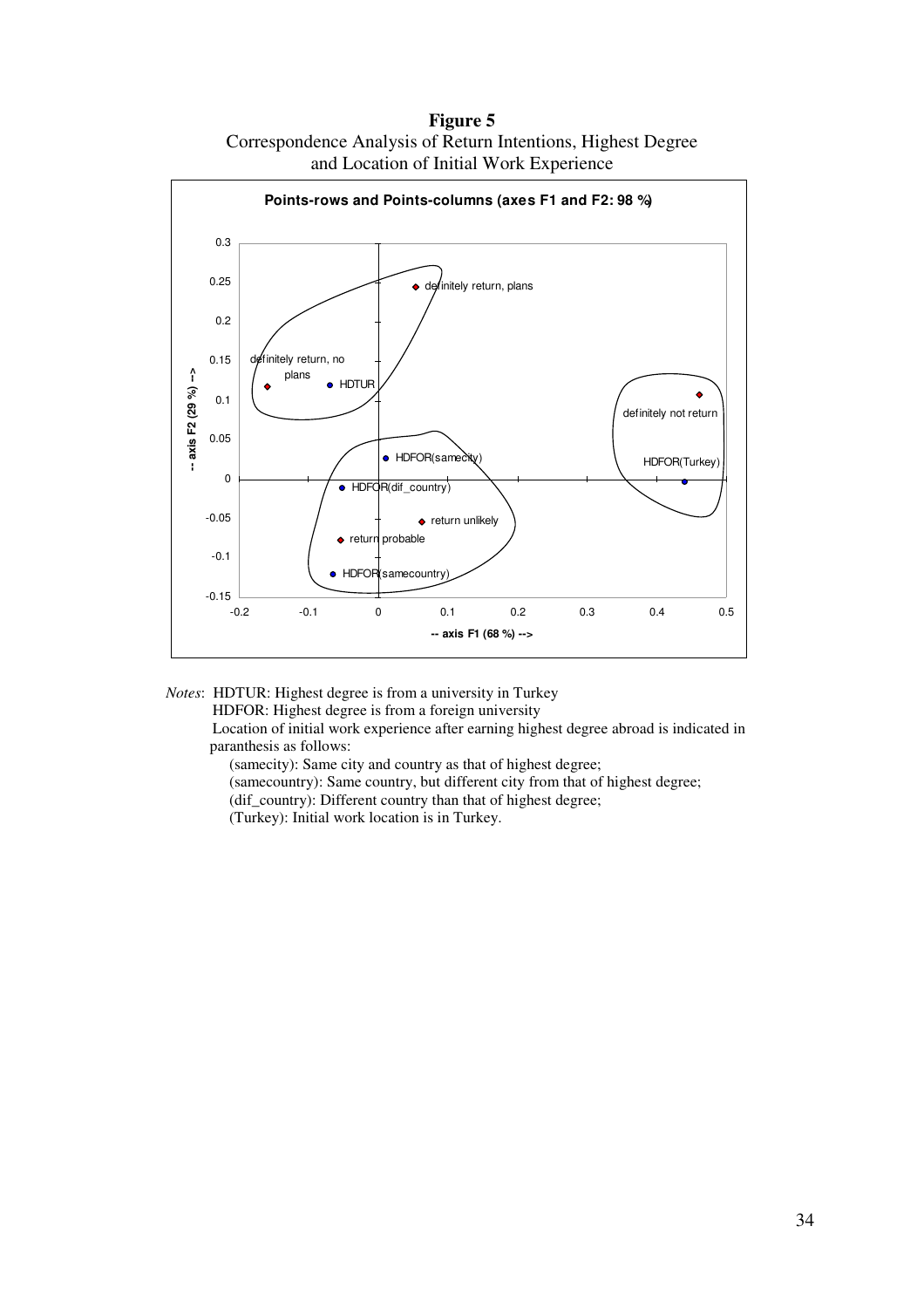

**Figure 6** Correspondence Analysis of Return Intentions and Level of Highest Degree

*Notes*: HDTUR=bach: Highest degree is a bachelor's degree from a university in Turkey; HDTUR=masters: Highest degree is a master's degree from a university in Turkey; HDTUR=PHD: Highest degree is a PHD degree from a university in Turkey.

FOR bach: Highest degree is a bachelor's degree from a foreign university; FOR\_mast: Highest degree is a master's degree from a foreign university; FOR\_PHD: Highest degree is a PHD degree from a foreign university; which are further differentiated by whether respondent started their first full time job in Turkey (workTUR) or abroad (workFOR).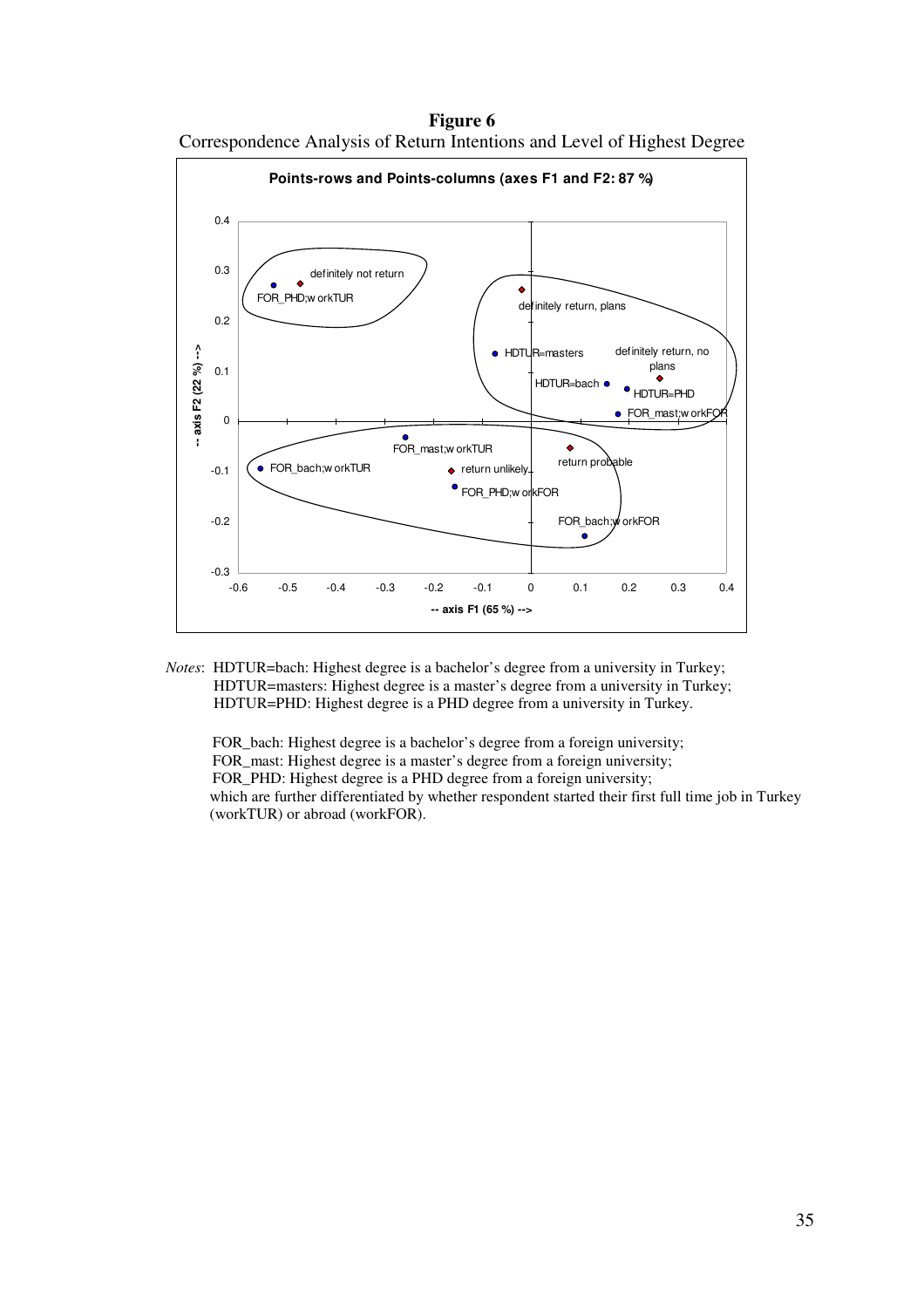

**Figure 7** Most Important Reason for Going Abroad (%)

*Notes*: Respondents were asked to choose the most important factor. There are 28 nonresponses; (*n* = 1196).

| Table XIII                                                                                              |                      |  |  |  |  |
|---------------------------------------------------------------------------------------------------------|----------------------|--|--|--|--|
| Top Reasons for Going Abroad by Highest Degree                                                          |                      |  |  |  |  |
| <b>Highest Degree</b>                                                                                   | $\%$                 |  |  |  |  |
| bachelors ( $n = 266$ )                                                                                 |                      |  |  |  |  |
| Need change, experience new culture.<br>Lifestyle preference<br>Other                                   | 20.7<br>13.9<br>10.9 |  |  |  |  |
| masters ( $n = 489$ )                                                                                   |                      |  |  |  |  |
| Prestige and advantages of study abroad<br>Need change, experience new culture.<br>Lifestyle preference | 21.3<br>13.3<br>12.9 |  |  |  |  |
| doctorate $(n = 441)$                                                                                   |                      |  |  |  |  |
| Prestige and advantages of study abroad<br>Insufficient facilities, equipment for research in<br>Other  | 19.3<br>18.6<br>15.2 |  |  |  |  |

# **Table XIII**

*Notes*: 1196 out of 1224 participants responded to this question; *n* is the number of valid responses.